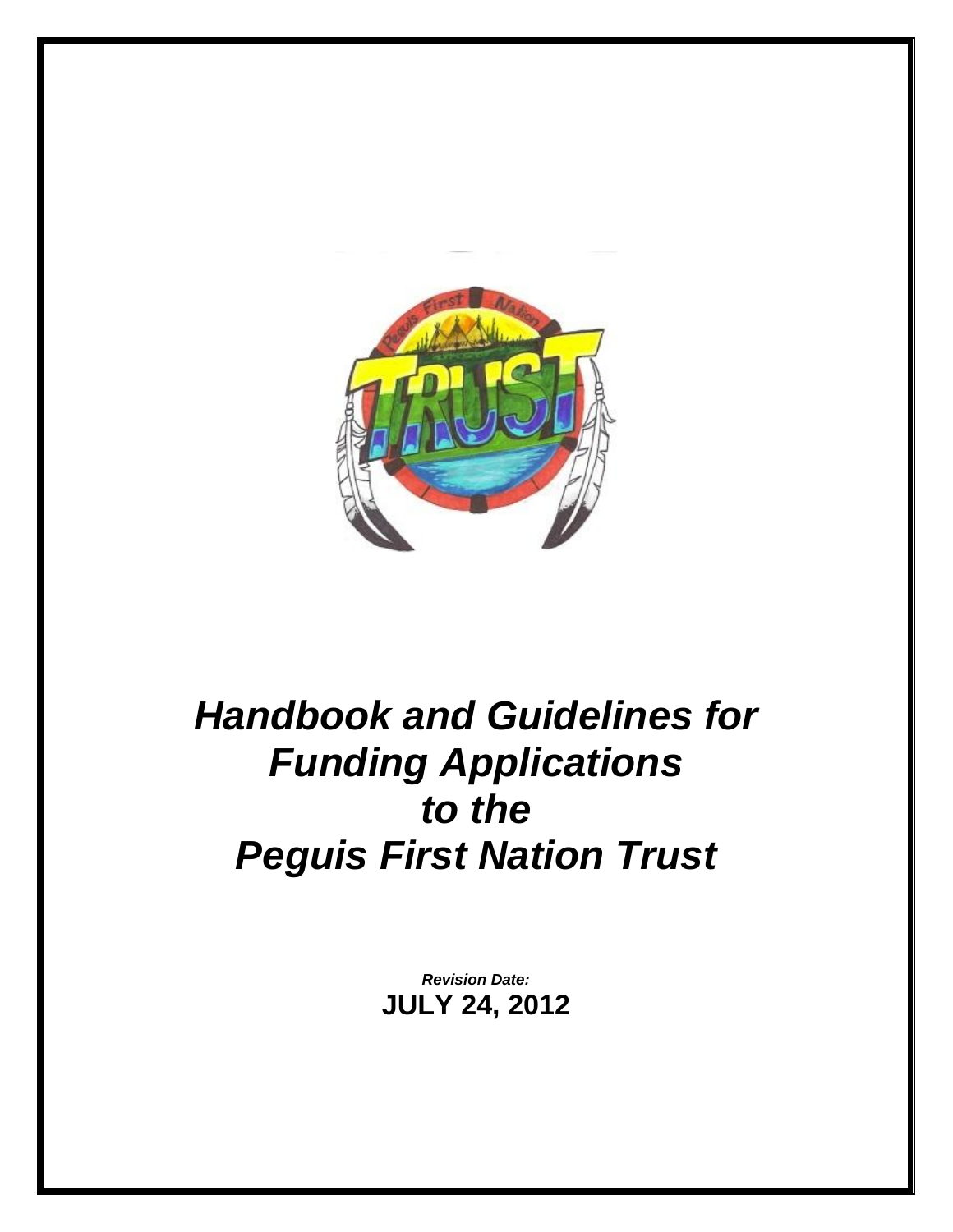## **Table of Contents**

# **Program Handbook**

| <b>Section 1:</b> | Introductory Comments from the Community Fund Trustees 3                                                                                                                                                                                                                    |                                        |  |  |  |
|-------------------|-----------------------------------------------------------------------------------------------------------------------------------------------------------------------------------------------------------------------------------------------------------------------------|----------------------------------------|--|--|--|
| <b>Section 2:</b> | Our Statement of Vision, Mission and Values                                                                                                                                                                                                                                 |                                        |  |  |  |
|                   | <b>Section 3:</b> What We Look for in a Proposal                                                                                                                                                                                                                            | 8                                      |  |  |  |
|                   | <b>Section 3.1:</b> Strengths and Opportunities                                                                                                                                                                                                                             | 8                                      |  |  |  |
|                   | <b>Section 3.2: Mandatory Criteria</b>                                                                                                                                                                                                                                      | 9                                      |  |  |  |
|                   | <b>Section 3.3: Peguis Community Fund Trust Criteria</b>                                                                                                                                                                                                                    | 10                                     |  |  |  |
| <b>Section 4:</b> | <b>Proposal Review Process Flow Chart</b>                                                                                                                                                                                                                                   | 11                                     |  |  |  |
|                   | <b>Section 4.1: Proposal Assessment Process</b>                                                                                                                                                                                                                             | 12                                     |  |  |  |
|                   | <b>Section 4.2: Obligations and Monitoring of Funded Projects</b>                                                                                                                                                                                                           | 12                                     |  |  |  |
| <b>Section 5:</b> | The Application Form                                                                                                                                                                                                                                                        | 13                                     |  |  |  |
|                   | Part A: Information about You<br>Part B: Information about Your Project<br>Part C: Monitoring and Evaluation<br>Part D: Project Team<br>Part E: Program/Project Budget<br>Part F: Program/Project Plans, Evaluation & Policies<br><b>Disclosure and Applicant Checklist</b> | 13<br>13<br>18<br>18<br>19<br>19<br>20 |  |  |  |
|                   | Appendix A: Budget Worksheet                                                                                                                                                                                                                                                | 21                                     |  |  |  |
|                   | <b>Appendix B: Operations and Maintenance</b>                                                                                                                                                                                                                               | 24                                     |  |  |  |
|                   | <b>Appendix C:</b> Project / Program Plans, Evaluation & Policies                                                                                                                                                                                                           | 25                                     |  |  |  |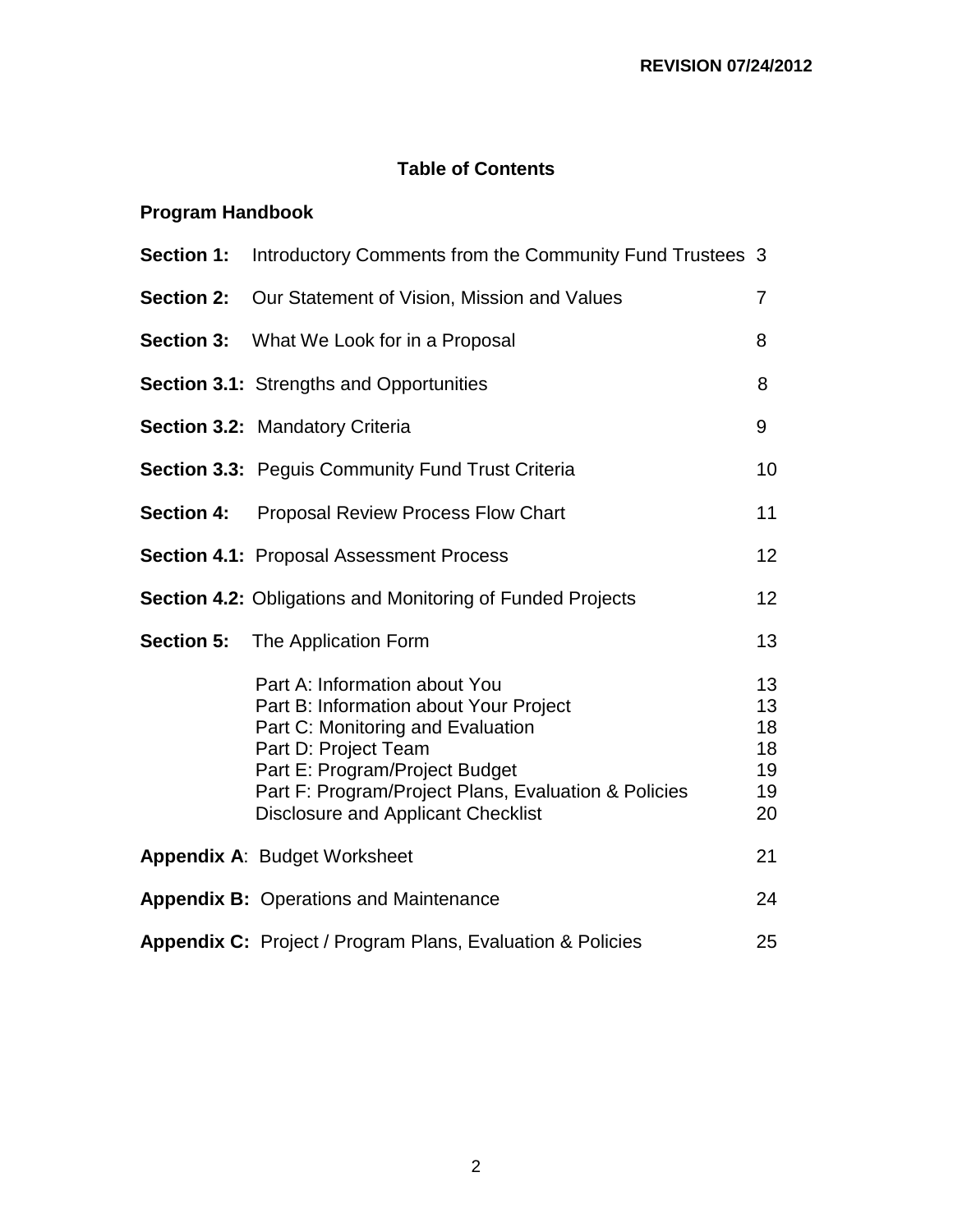## **Peguis First Nation Community Fund Trust Handbook**

## **Section 1: Introductory Comments Peguis Community Fund Trustees**

The purpose of this handbook is:

- $\div$  To inform you about the Trust and the application process;
- To let you know how your proposal will be reviewed and evaluated; and
- $\div$  To provide you the application form.

Our objective is to manage the Trust with the intent of generating reasonable capital growth and income which can be used towards the needs of the Peguis First Nation Community.

We have adopted some core values by which to operate. These values are as follows:

- 1. Transparency We want our work to be open and easily understood by anyone who wishes to find out how we operate.
- 2. Accountability The Trustees are accountable to the Community and its members and we will work in the best interests of the Community and its members.
- 3. Principles or Respect and Fairness We want those who deal with us to feel fairly treated
- 4. Getting Results We want to manage and administer the Trust to improve the quality of life for our membership both on and off-reserve.
- 5. Long-term Focus The Trust is to provide present and long-lasting benefit for the Peguis First Nation community for many generations.
- 6. Independence By growing The Trust, the Peguis First Nation Community will have an independent source of income from the invested capital.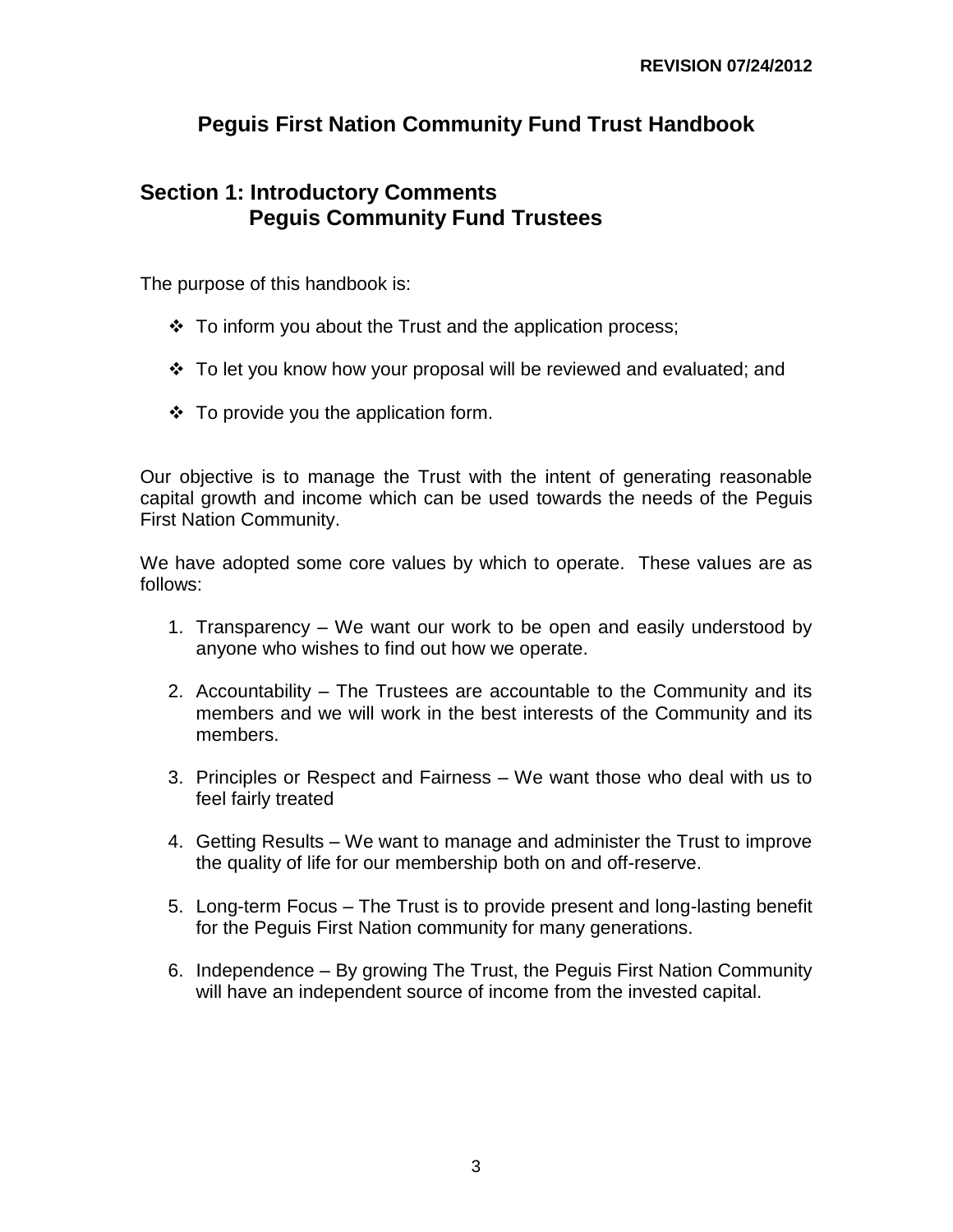## **Section 1.1 – Authorized Uses**

Consideration will be given to projects and programs that advance the interests and quality of life of Peguis and its members. While no specific restrictions will be applied to funding between on-off reserve member applications or allocations between different authorized uses (as below), the Community Fund Trustees will give fair and equitable consideration to all applications based on their individual merits as presented.

Projects should sustain and improve community infrastructure and/or address the community's social, economical and physical needs (and per the authorized uses of the Trust) in areas such as:

- 1. Provision of supplementary or enhanced health care related services
- 2. Enhance or promote educational opportunities
- 3. Support assistance to address the special needs of Peguis elders
- 4. Community development and improvement initiatives including infrastructure, equipment or enhancement of recreation facilities
- 5. Preservation of the language and cultural heritage
- 6. Treaty Days, pow-wow and community gatherings
- 7. Acquire, establish, or build a credit union or a bank or a trust company to be owned by Peguis, also known as the Peguis band.
- 8. Housing
- 9. Promote or establish business or commercial operations beneficial to the members
- 10. Any other activity beneficial to the Peguis Community members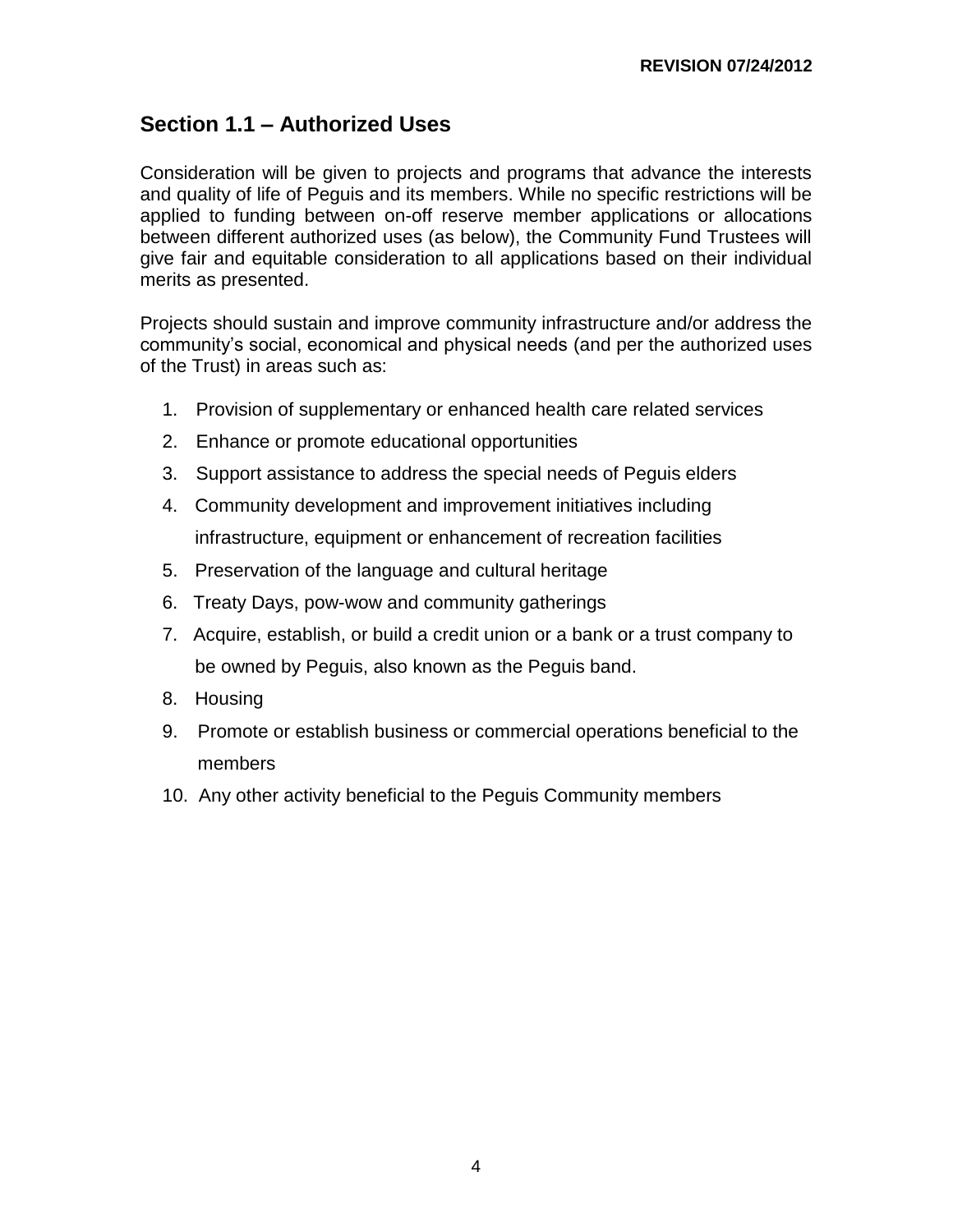## **Section 1.2 – Approval Authorities and Important Dates**

All funding advances will be in the form of grants with all applications reviewed and discussed by the Community Fund Trustees or a review committee thereof. The following approval authorities will be observed (as outlined in the Trust agreement):

- Applications for funding **up to \$50,000** may be approved by the Community Fund Trustees
- Applications for funding over **\$50,000 and up to \$150,000** must also be reviewed and approved by Chief and Council
- Applications for funding **over \$150,000** must be reviewed and approved by both Chief and Council and by the Members at a meeting of Members.

**Disclosure:** The applicants associated with any approved funding applications agree and permit the Community Fund Trustees to disclose and share with the Peguis First Nation Community membership the nature of any projects approved; the amounts approved; and the principal applicants involved in any approved funding directions.

Once the necessary approvals above have been received, applications will be submitted to the Financial Trustees who will ensure all provisions have been met and then funds are released in accordance with the general funding policies unless otherwise required.

It is the obligation of the Community Fund Trustees to be prudent in the level of annual funding that is provided to ensure the financial well-being and stability of the trust fund for years to come. It is with this in mind, that the level of distributions will be reviewed annually to ensure they are in line with the income generated and with consideration to an allotment being retained within the trust for inflation and payment of trust expenses.

Notwithstanding, it is the expectation of the Trustees that annual distributions based on a 4 year rolling investment return relative to the Community Fund will be in the range 4% per annum net of inflation and expenses.

#### **Important Dates Relating to the Funding Application Process:**

- Applications for funding can be made up to December  $31<sup>st</sup>$  annually.
- The Community Fund Trustees will review all qualified applications by February 28th annually.
- Any applications that must be reviewed by Chief and Council and the Members will be reviewed at a meeting of Members called by no later than April 15<sup>th</sup> annually.
- Allocation of funding amounts to successful applicants will commence starting by April  $30<sup>th</sup>$  each year to December 31 of the same year unless written extension request with valid reason is submitted.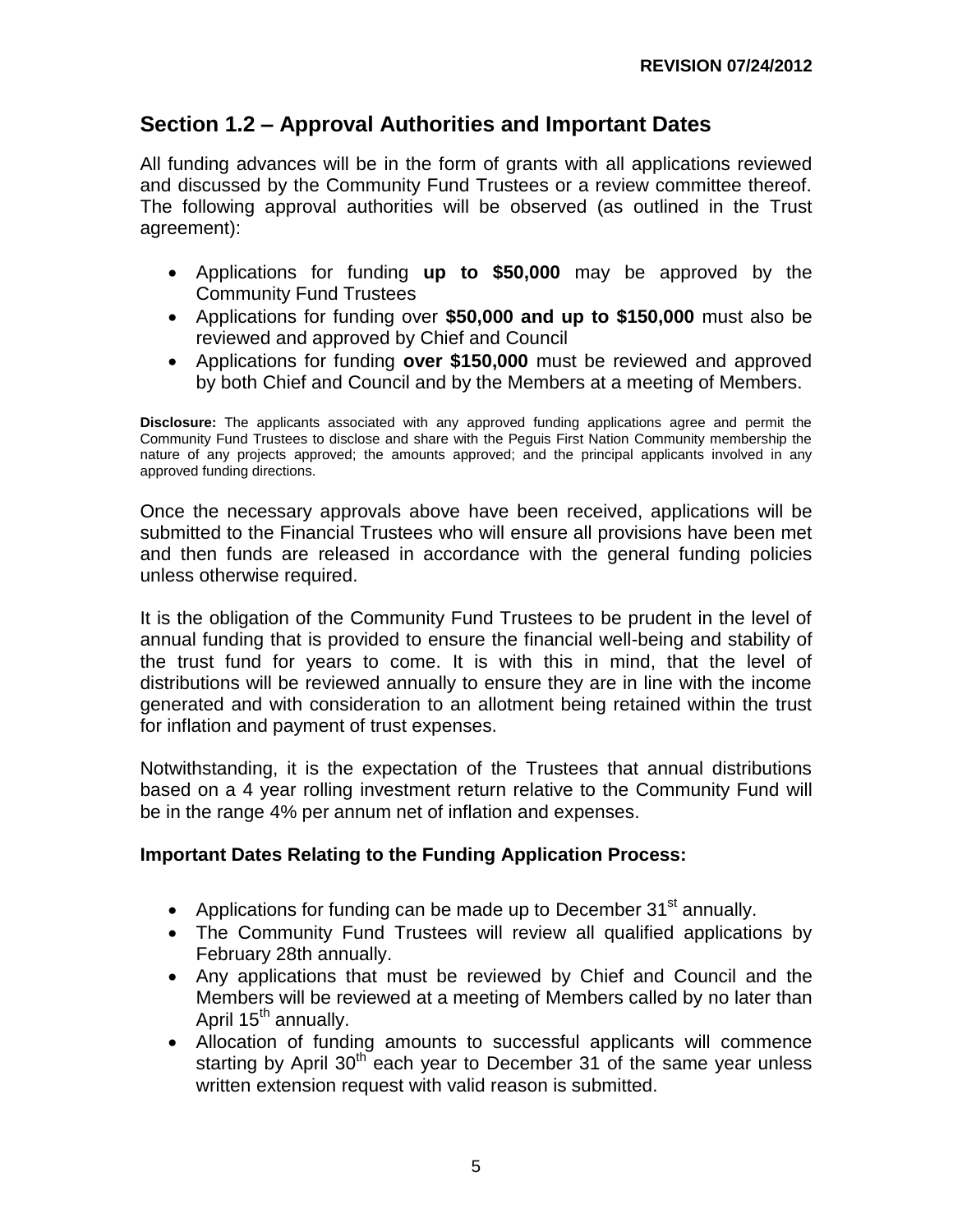**Please Note:** Under exceptional circumstances, the Community Fund Trustees reserve the right at any time to consider and approve special applications which the Community Fund Trustees feel will provide a significant benefit to Peguis and where there is an urgency to fund such an application versus leaving to a later date.

#### **If you need more help or information, please contact:**

Peguis Community Fund Trust P.O. Box 749 Peguis First Nation Manitoba R0C 3J0 Attention: Trust Administrator Phone Number: 204-645-3943 Fax: 204-645-2841

**Please read this booklet carefully before beginning to fill out the Application Form.**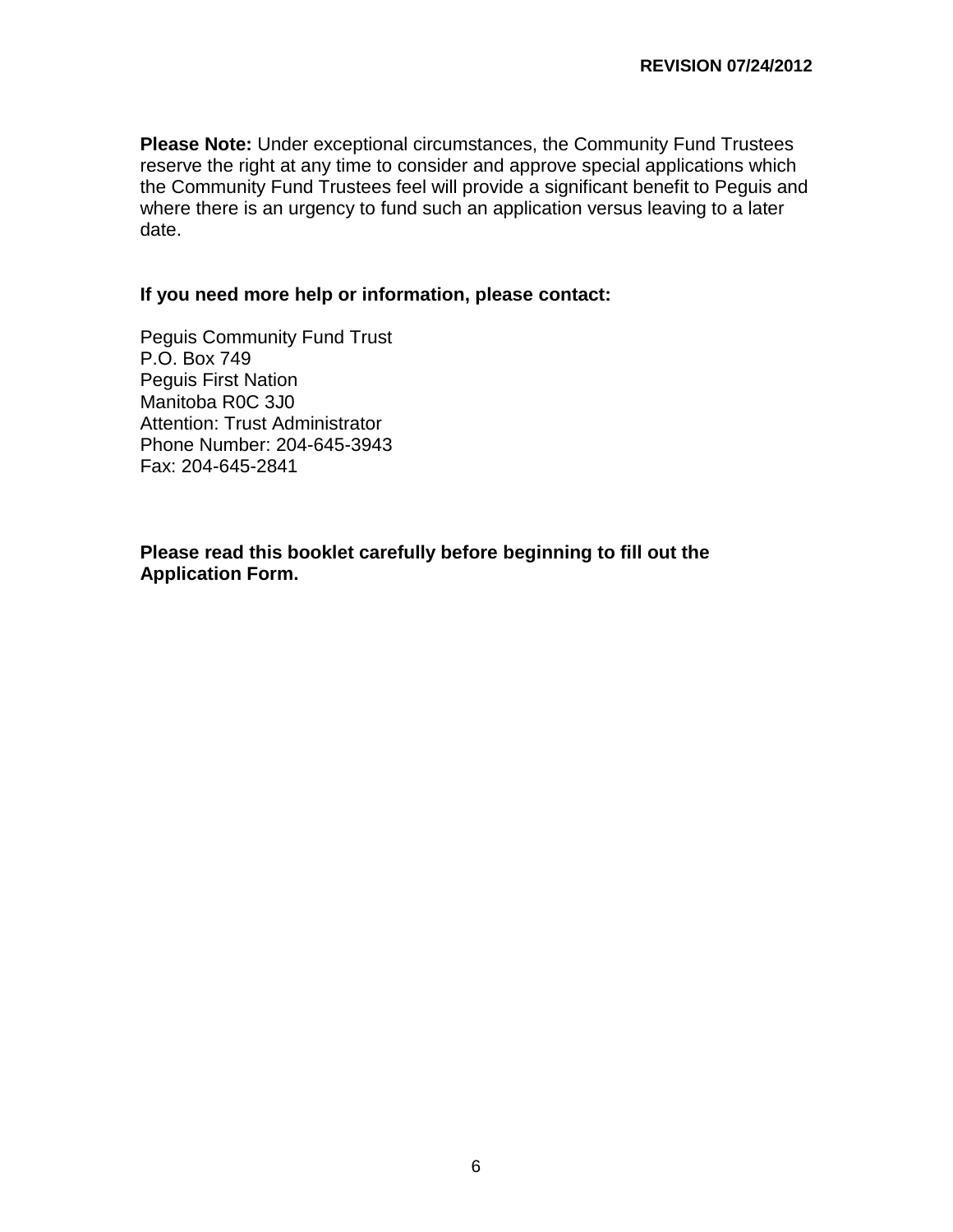## **Section 2: Our Statement of Vision, Mission and Values**

As financial caretakers of the Peguis First Nation Trust, the Trustees are responsible for managing the safety, income and growth of trust assets for the use of current and future generations of the Peguis Community... to promote harmony; nurture pride in our heritage and establish a legacy for all....

Our goal is to help create, reinforce and sustain conditions for the improved quality of life for our Community members both on and off-reserve. We emphasize approaches that address the needs of our Community.

By making strategic investments of the resources entrusted to us, we can support the social and economic development of our Community.

#### **What we cannot fund**

 $\div$  It is not intended that the Community Fund will be the sole source of funding for services, programs or projects where other funding may be available or whereby other funding has already been provided by another Government or Community program. However, further consideration may be given to supplement or jointly-fund certain opportunities where deemed beneficial by Community Fund Trustees.

#### **Eligible applicants**

Those who may apply for funding are:

- $\div$  Band members as registered on the Band list
- Representative of a recognized Peguis organization or corporation. Applications on behalf of an organization or company must be supported by a letter from the director, assistant director or senior manager of the organization or company.
- Peguis First Nation, as represented by Chief and Council.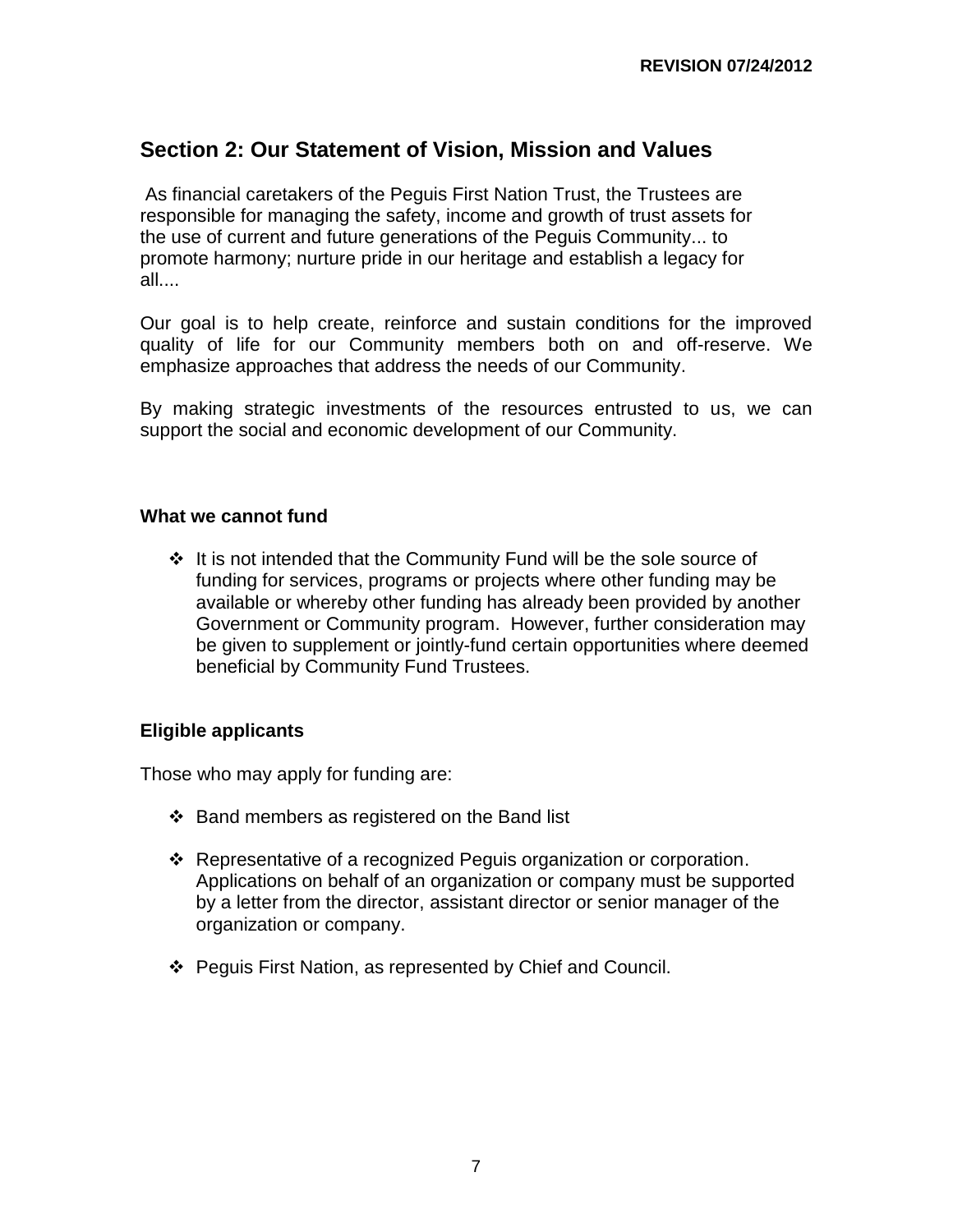## **Section 3: What We Look For in a Proposal**

We want the funded projects to benefit our Community. We do not want to dictate what that means as we are open to new and innovative ways to approach this. But to give you some guidance, we list the following:

- (a). The Trustees believe in:
	- 1. Investing in strengths, i.e., adding to or building on existing infrastructure or partnering with projects for mutual benefit and leverage.
	- 2. Preserving a significant portion of the money for future generations.
	- 3. Supporting and investing in those who show an ability to manage and monitor their projects effectively.
- (b). These are some principles of project success that we will follow:
	- 1. Projects with up-front and long-term strategic planning.
	- 2. Projects which demonstrate careful selection of those who will work in and support the project.
	- 3. Projects that are Community oriented and goal focused on people and participation.
	- 4. Clear, modest and manageable objectives within the affordability of the Community Fund Trust.

#### **Section 3.1: Strengths and Opportunities**

The proposal should build upon existing strengths already present in the Community. Examples of strengths of our Community are:

- $\div$  The traditions and customs we have maintained:
- Diversity;
- Size and location of our Community;
- $\div$  Solid history and sense of who we are and our rights;
- $\div$  Sense of responsibility to the seventh generation;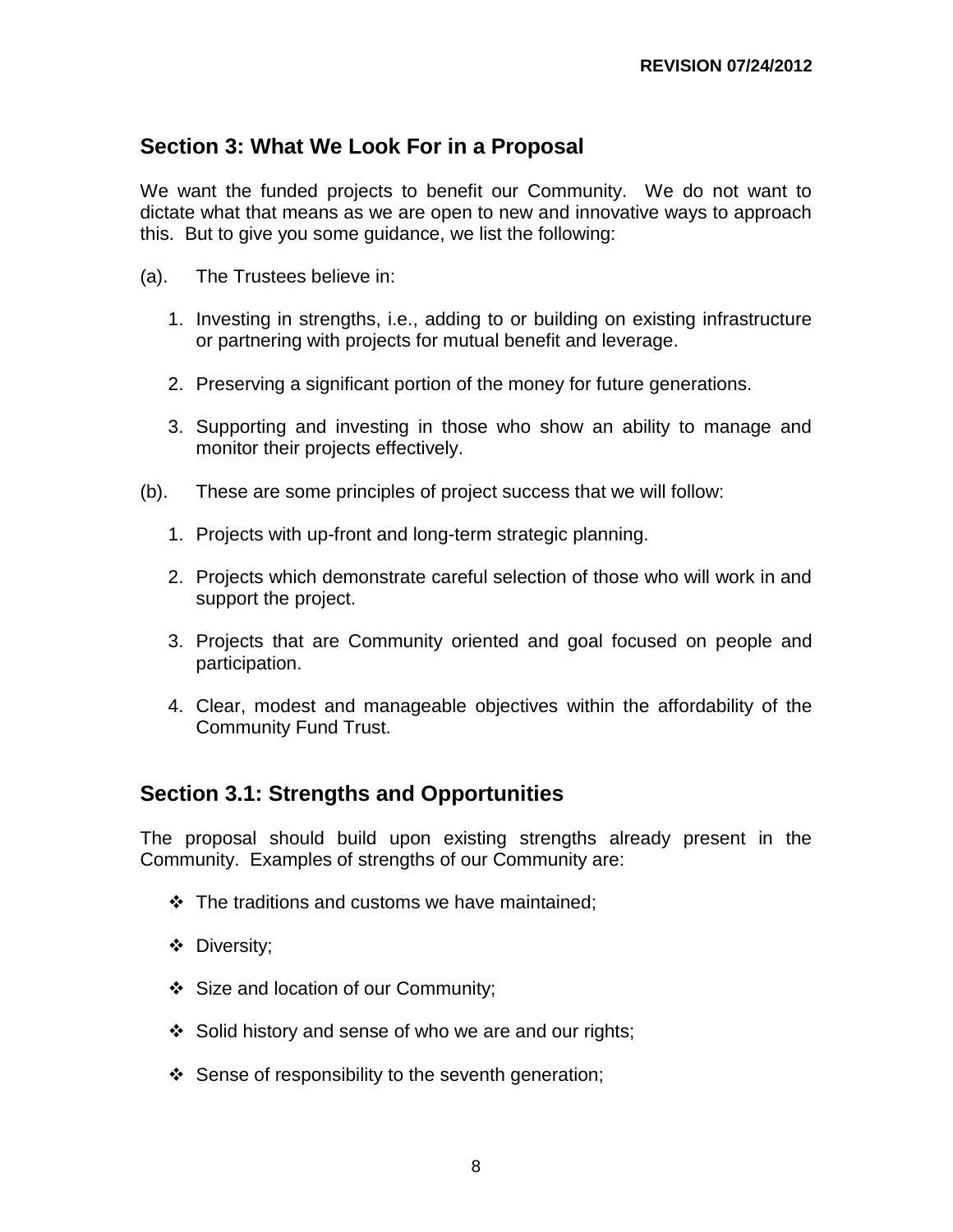❖ Pool of dynamic, educated members.

## **Section 3.2: Mandatory Criteria**

- 1. Proposals must meet one or more of the eligible uses of the Trust as outlined in Part B, question 9, page 15, of the application.
- 2. Applications must include the following:
	- $\mathbf{\hat{P}}$  a full description of the proposed project activities;
	- **❖** ability to demonstrate that the intended project or program can be ably managed and administered
	- $\div$  the goals and objectives of the project with established timelines;
	- $\cdot \cdot$  a business plan including a budget statement indicating expenses and anticipated sources of revenue that are considered realistic and which meet the needs of the project;
	- $\mathbf{\hat{P}}$  an evaluation plan with success measures;
	- $\div$  supporting documents, such as:
		- Letters of recommendation or support;
		- details concerning partnerships with other service providers.
		- certain proposals may require a character reference where deemed beneficial to the application
- 3. The Trustees **may** require an applicant to present their proposal in a public forum for all members of the community to have an opportunity to hear, understand and ask questions.
- 4. Those Applicants seeking further funding will require evidence of successful completion of previously funded projects or successfully completed steps in their projects.
- 5. List and attach the policies that will govern the program or project.
- 6. Only completed application forms will be considered for funding. To be considered complete, the application must be signed; all questions must be answered and all required documentation must be attached,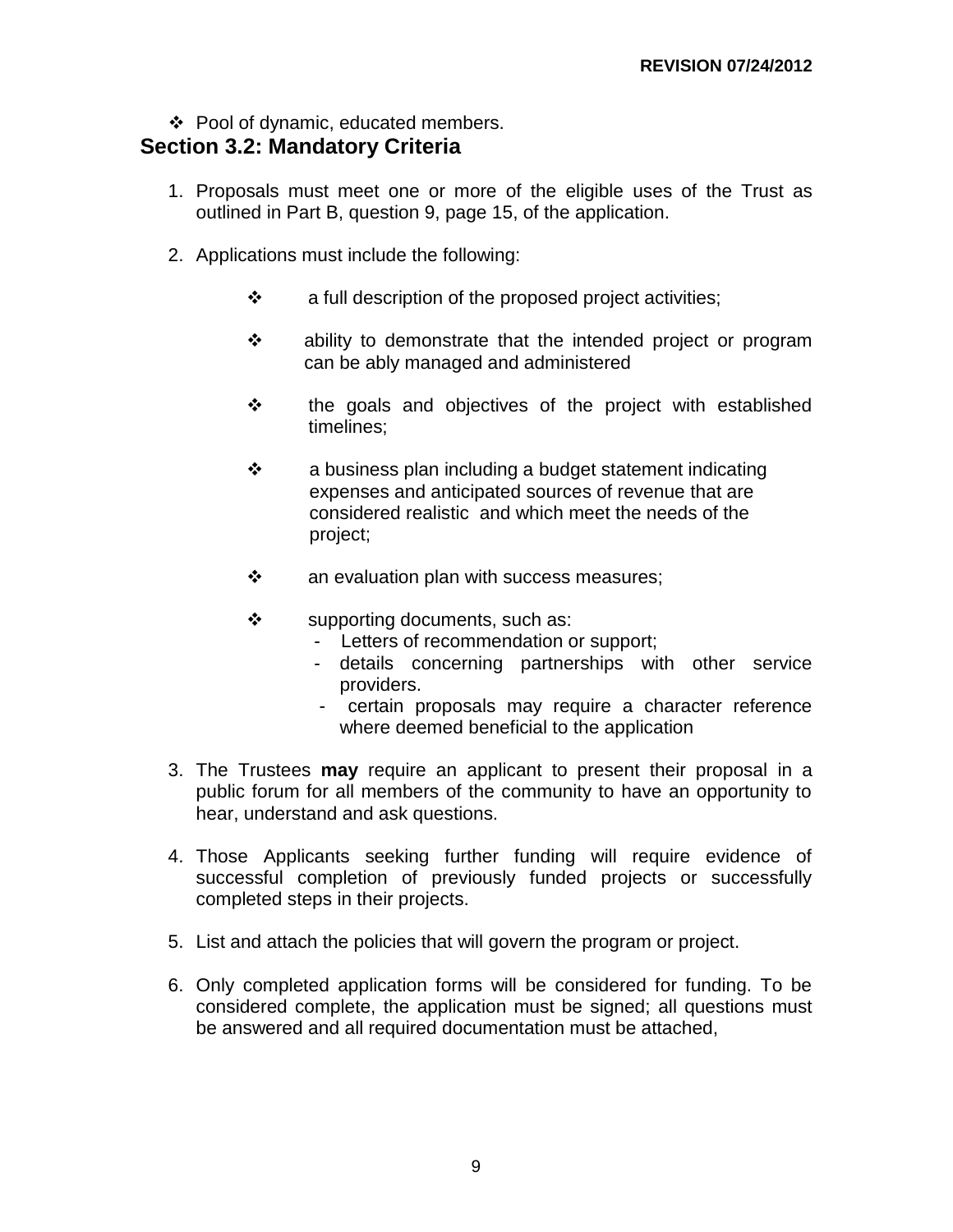7. Subsequent applications for funding will only be considered once the required written reports containing both narrative and financial information have been received by the Community Fund Trustees.

## **Section 3.3: Peguis Community Fund Trust Criteria**

#### **(a) Social Benefit Defined**

Proposals should strive to attain a social or economic benefit for the Community such as:

- ❖ Need for creating or improving infrastructure. i.e., help to create or improve Community infrastructure – buildings, parks, facilities
- $\div$  Training and education i.e., culture, language, history, customs, traditions, stories
- $\div$  Improved health and well-being (emotional, physical, intellectual, spiritual).
- $\div$  Benefits from improving awareness of culture, traditions, identity.
- $\cdot$  Networking building relationships within the Community and outside the Community.
- ❖ Contribution to long lasting Community betterment.

#### **(b) Economic Benefit Defined**

- $\div$  Increase of income to Community.
- ❖ Generation of more jobs.
- ❖ Occupational training and development.
- Building economic development infrastructure.
- Opportunity for creating greater economic independence e.g., on-going profit centers.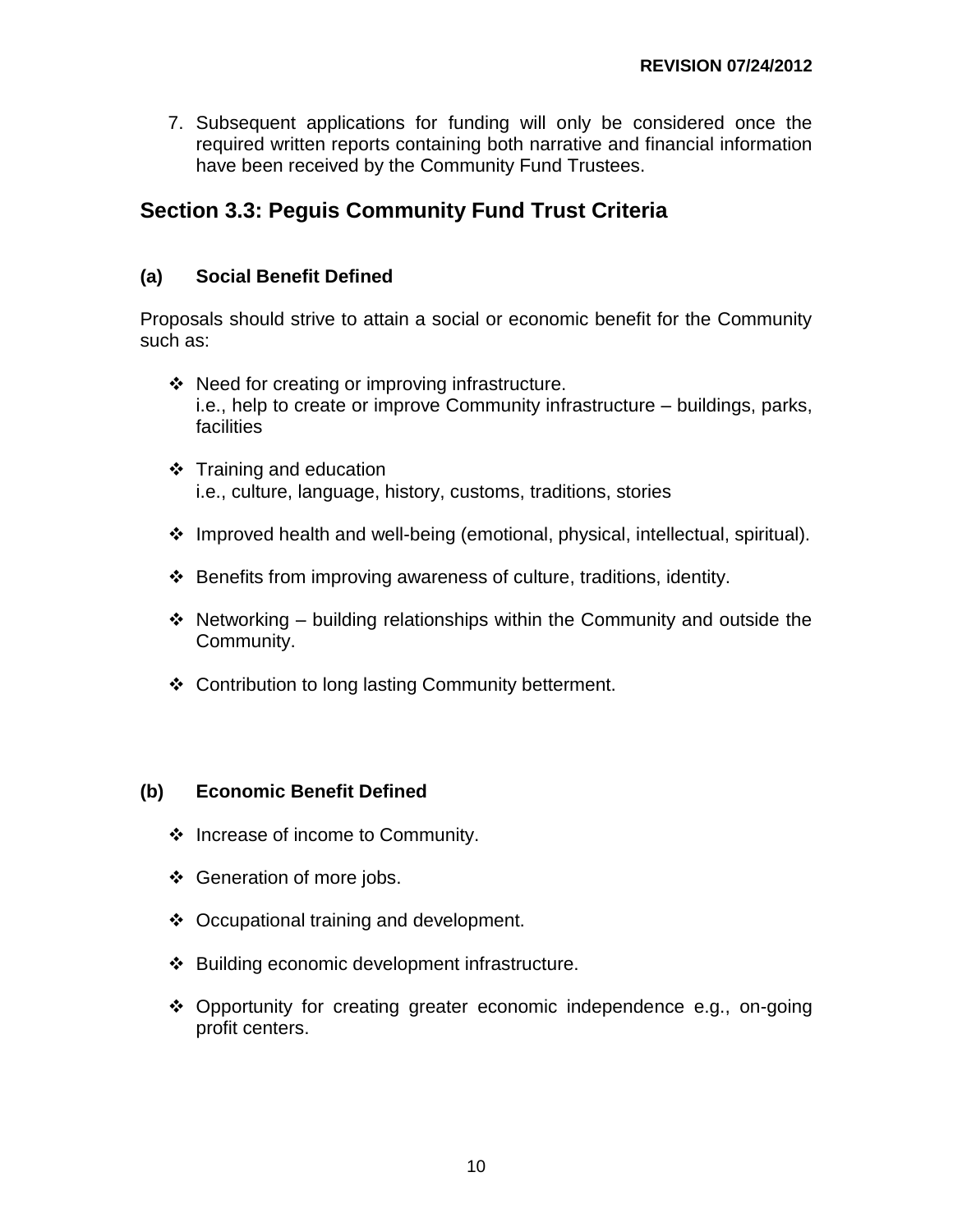## **Section 4: Application Flow Chart**

**1. Application completed and submitted by deadline**

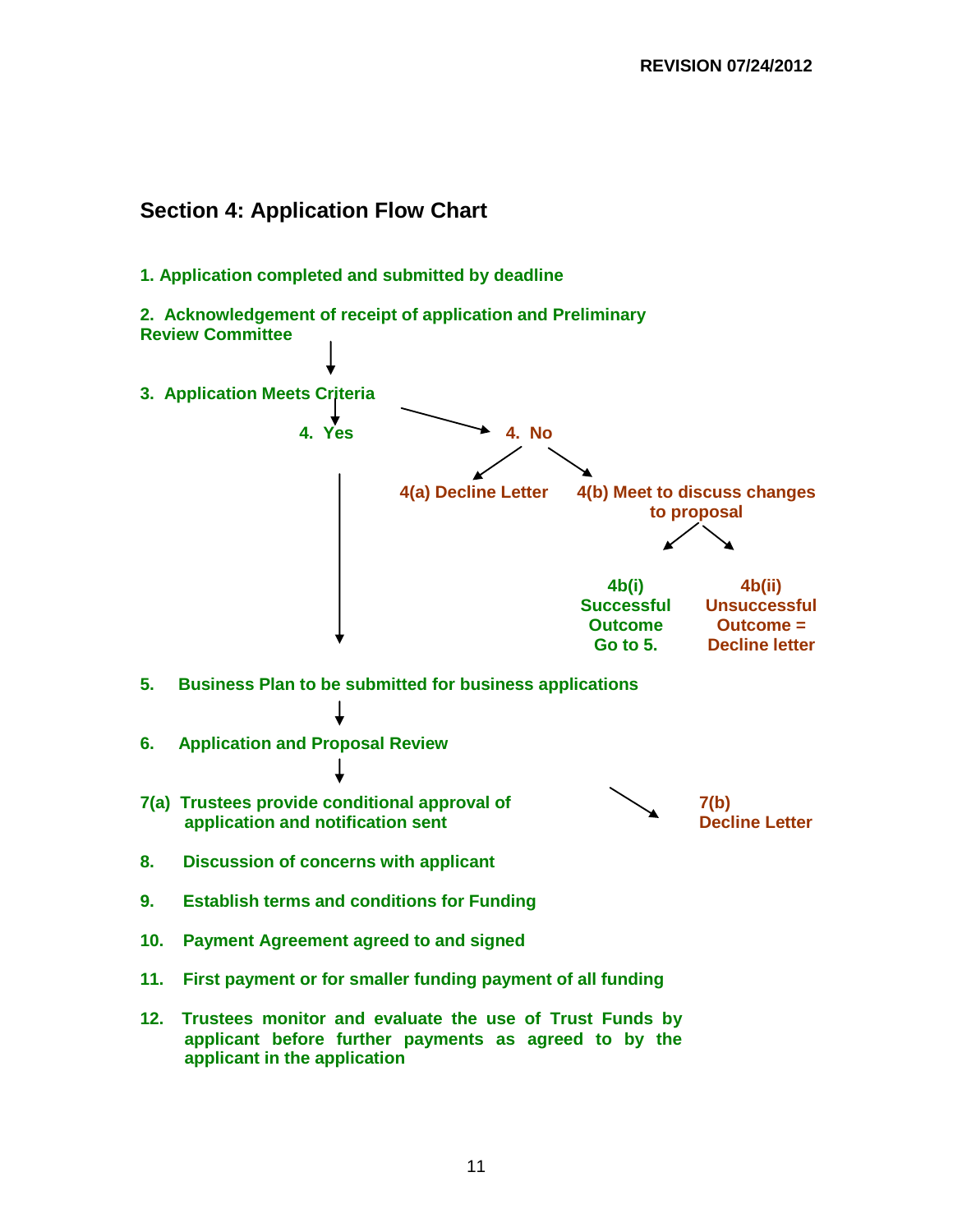## **Section 4.1: Proposal Assessment Process**

- **A.** Once the proposal reaches our Trust office; you will receive a letter of acknowledgement saying that we have received your proposal.
- **B.** The Trustees will check your proposal carefully to ensure it meets the mandatory criteria on page 9 before proceeding
- **C.** If the proposal does not pass our review it will be returned to you so you can provide missing material or revise it. You may decide to submit it again. We will provide you an explanation on what further information is required to be considered for further review.

All proposals that pass "Step B" will then be reviewed by the Community Fund Trustees or a sub-committee of the Community Fund Trustees according to the following criteria:

- 1. Specific: The application clearly states the features and benefits relating to one or more authorized uses of the Trust.
- 2. Measurable: Is the success of this project or program clearly measurable?
- 3. Attainable: Does the application represent a realistic or attainable project based on the use of funds?
- 4. Immediacy and length of benefit
- 5. How many members will this program or project benefit?

## **Section 4.2: Obligations and Monitoring of Funded Projects**

As part of the terms and conditions, you must develop a mission statement and Code of Ethics for project staff, get appropriate insurance where applicable or necessary, report any changes in personnel, submit quarterly activity and financial reports, and submit a complete evaluation report when the project ends.

Under the discretion of the community fund trustee, all business applications or recurring funding requests may require a police check, credit bureau, drug test and personal character reference for all individuals identified on the application.

#### **Project Monitoring and Evaluation**

It is felt that both the project and the Trust will benefit when project monitoring and evaluation are in place. As a funding body, the Peguis Community Fund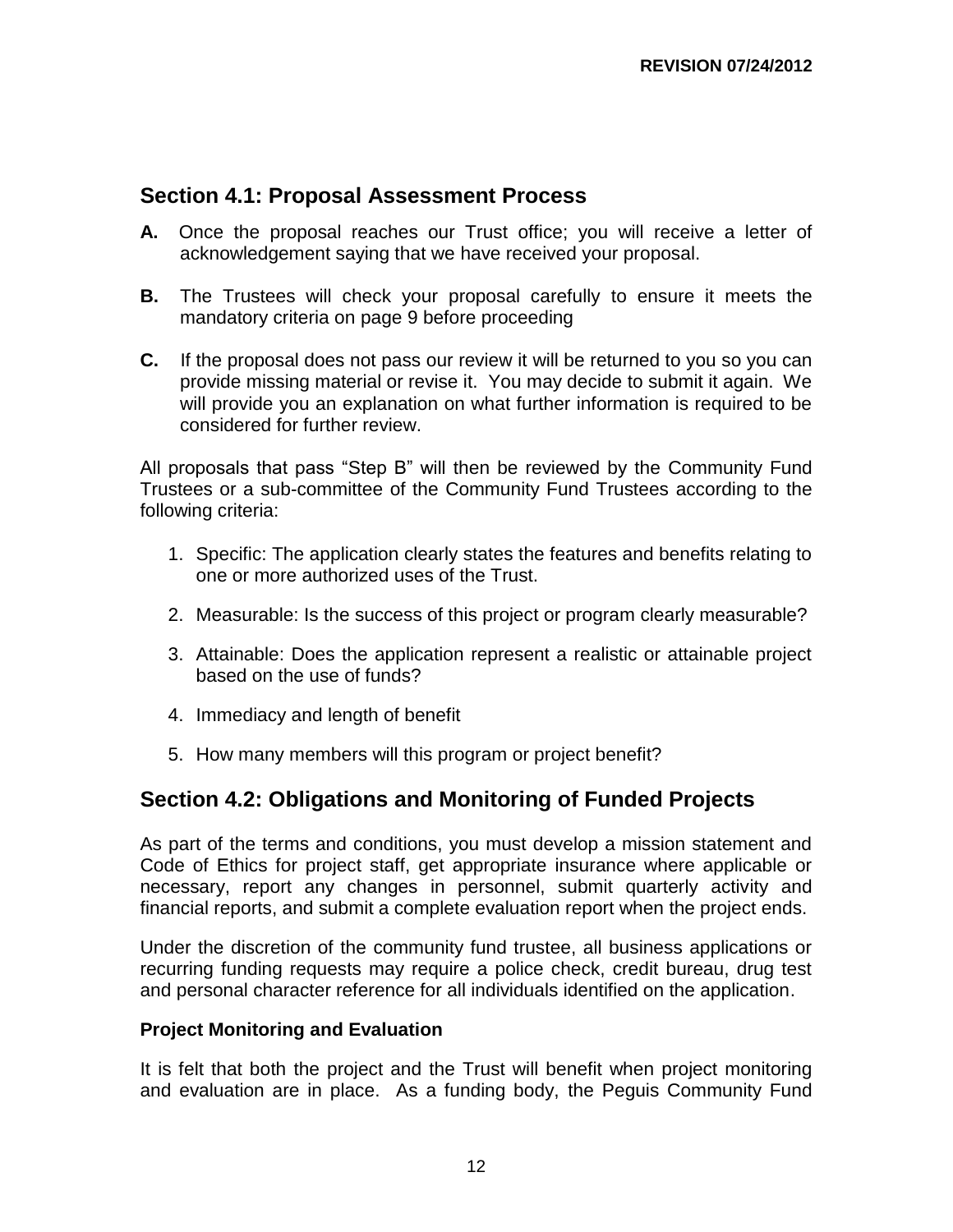Trust is accountable to the Community and to Peguis First Nation Chief and Council. The Trust therefore monitors and evaluates the progress of funded projects on an ongoing basis. Each project funded by the Trust must monitor and evaluate itself using the criteria we've established as a guideline. **Section 5: The Application Form**

#### **Part A - Information About You**

*Please note, if you require more space, please attach the added comments or support material to the end of the application form.*

| <b>Applicant Name</b>                                      |                    |         |                    |
|------------------------------------------------------------|--------------------|---------|--------------------|
| Address                                                    |                    |         |                    |
| Town                                                       | Province/Territory |         | <b>Postal Code</b> |
| Telephone                                                  |                    | Fax     |                    |
| E-mail                                                     |                    | Website |                    |
| <b>Primary Contact Person</b>                              |                    |         | Position           |
| Part B - Information about your project                    |                    |         |                    |
|                                                            |                    |         |                    |
|                                                            |                    |         |                    |
|                                                            |                    |         |                    |
| 1.b) Is project non-profit?                                |                    |         |                    |
|                                                            |                    |         |                    |
| 2. What does the funding application support? (Check one): |                    |         |                    |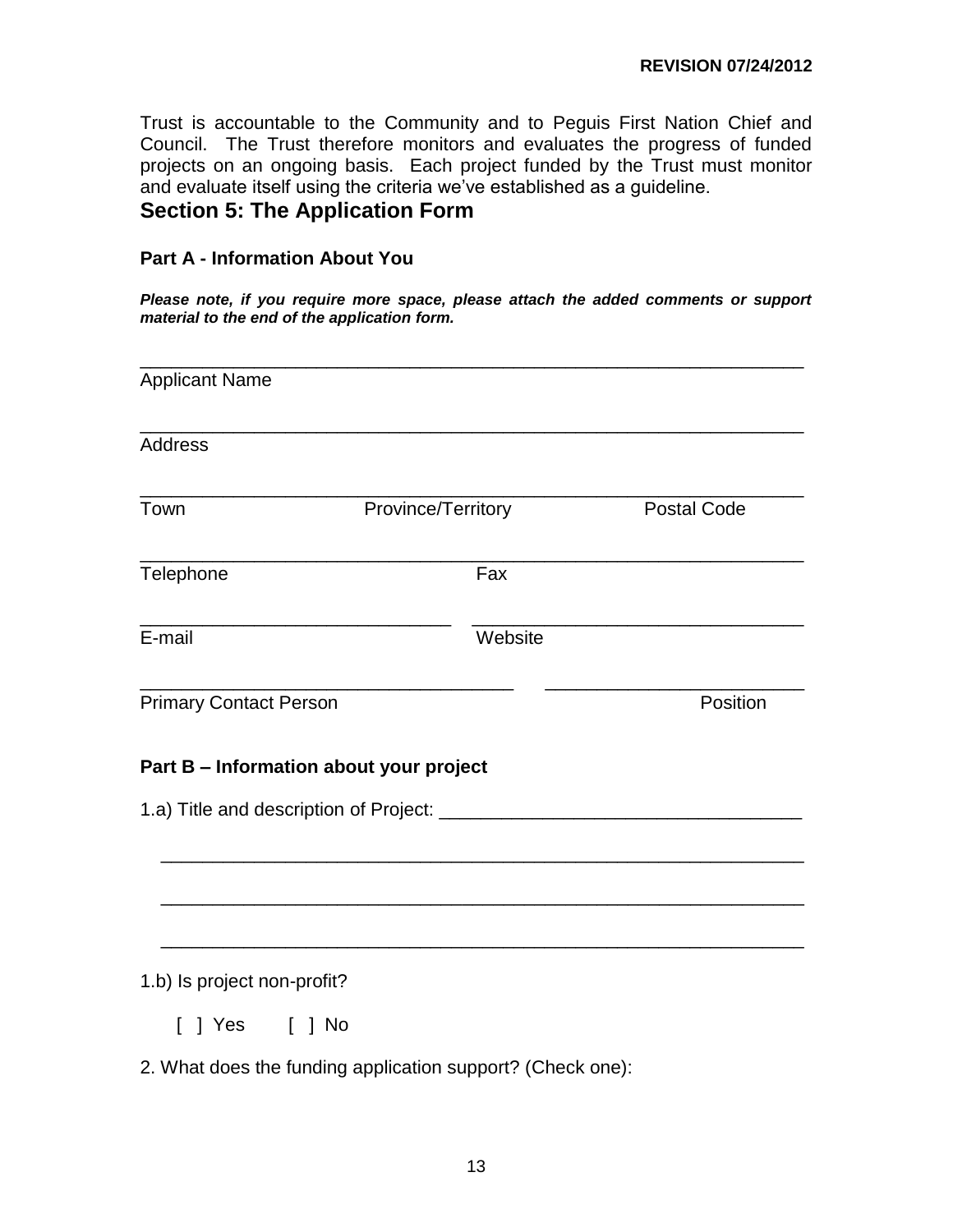| (one time funding) |
|--------------------|
|                    |

Program \_\_\_\_\_\_ (ongoing funding)

3. How long will your project or program last?

a) Months: Weeks: or On-going:

b) Start Date: Completion Date:

4. What are the goals and objectives of the project (per Appendix C)? How do these fit in with Peguis's long-term priorities?

a)  $\rightarrow$ b)  $c)$ 

5. Where will the project or program take place?

6. Who will your project serve (check one and complete all that are applicable)?

[ ] Community on Reserve [ **] Community off Reserve** 

- [ ] Other (e.g. Elders, Youth, Children, etc)? \_\_\_\_\_\_\_\_\_\_\_\_\_\_\_\_\_\_\_\_\_\_\_\_\_\_\_\_\_\_\_\_\_ (please specify)
- 7. Describe the activities and methods you will use to achieve your project goal and objectives.

\_\_\_\_\_\_\_\_\_\_\_\_\_\_\_\_\_\_\_\_\_\_\_\_\_\_\_\_\_\_\_\_\_\_\_\_\_\_\_\_\_\_\_\_\_\_\_\_\_\_\_\_\_\_\_\_\_\_\_\_\_\_\_\_

\_\_\_\_\_\_\_\_\_\_\_\_\_\_\_\_\_\_\_\_\_\_\_\_\_\_\_\_\_\_\_\_\_\_\_\_\_\_\_\_\_\_\_\_\_\_\_\_\_\_\_\_\_\_\_\_\_\_\_\_\_\_\_\_

#### 8. How will your project continue to operate after the funding from the Trust runs out? \_\_\_\_\_\_\_\_\_\_\_\_\_\_\_\_\_\_\_\_\_\_\_\_\_\_\_\_\_\_\_\_\_\_\_\_\_\_\_\_\_\_\_\_\_\_\_\_\_\_\_\_\_\_\_\_\_\_\_\_\_\_\_\_

\_\_\_\_\_\_\_\_\_\_\_\_\_\_\_\_\_\_\_\_\_\_\_\_\_\_\_\_\_\_\_\_\_\_\_\_\_\_\_\_\_\_\_\_\_\_\_\_\_\_\_\_\_\_\_\_\_\_\_\_\_\_\_\_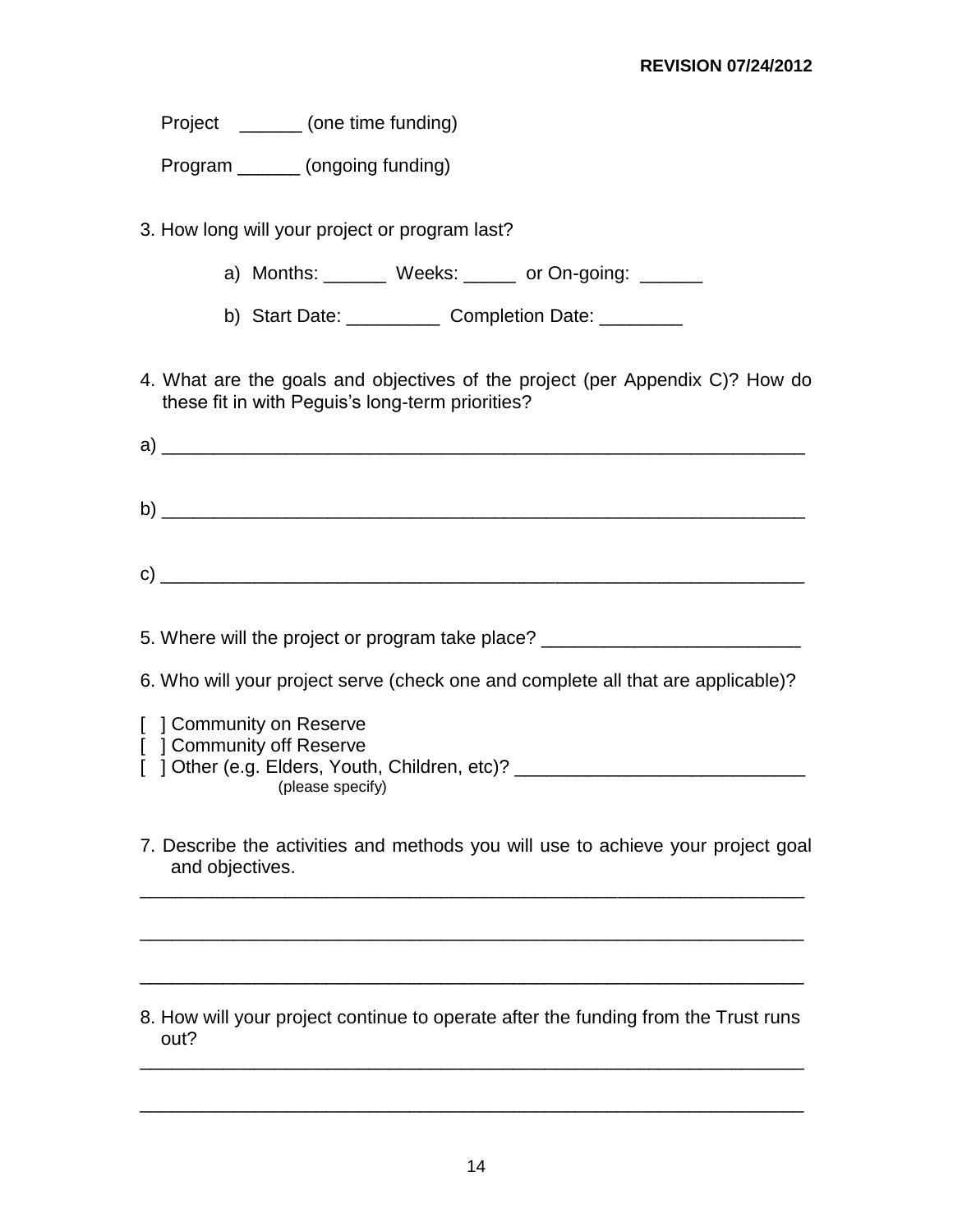9. From the Trust, which item does your request fall under? (Check one or more)

\_\_\_\_\_\_\_\_\_\_\_\_\_\_\_\_\_\_\_\_\_\_\_\_\_\_\_\_\_\_\_\_\_\_\_\_\_\_\_\_\_\_\_\_\_\_\_\_\_\_\_\_\_\_\_\_\_\_\_\_\_\_\_\_

\_\_\_\_\_\_\_\_\_\_\_\_\_\_\_\_\_\_\_\_\_\_\_\_\_\_\_\_\_\_\_\_\_\_\_\_\_\_\_\_\_\_\_\_\_\_\_\_\_\_\_\_\_\_\_\_\_\_\_\_\_\_\_\_

- [ ] Provision of supplementary or enhanced health care related services
- [ ] Enhance or promote educational opportunities
- [ ] Support assistance to address the special needs of Pequis elders
- [ ] Community development and improvement initiatives including infrastructure, equipment or enhancement of recreation facilities
- [ ] Preservation of the language and cultural heritage
- [ ] Treaty Days, Pow-wow and Community Gatherings
- [ ] Acquire, establish or build a credit union or Trust Company
- [ ] Housing
- [ ] Promote or establish business or commercial operations beneficial to the members
- [ ] Any other activity beneficial to the Pequis Community members
- 10. From the Trust criteria, which criteria does your request fall under? (check all that apply)
	- [ ] Social
	- [ ] Economic
	- [ ] Infrastructure
	- [ ] Community Health
	- [ ] Culture and Identity
	- [ ] Community Training and Education
	- [ ] Community Betterment
	- [ ] Economic Independence
	- [ ] Increased Community Income
	- [ ] Generation of More Jobs
	- [ ] Additional Occupational Training and Development
	- [ ] Other \_\_\_\_\_\_\_\_\_\_\_\_\_\_\_\_\_\_\_\_\_\_\_\_\_\_\_\_\_\_\_\_\_\_\_\_\_\_\_\_\_\_\_\_\_\_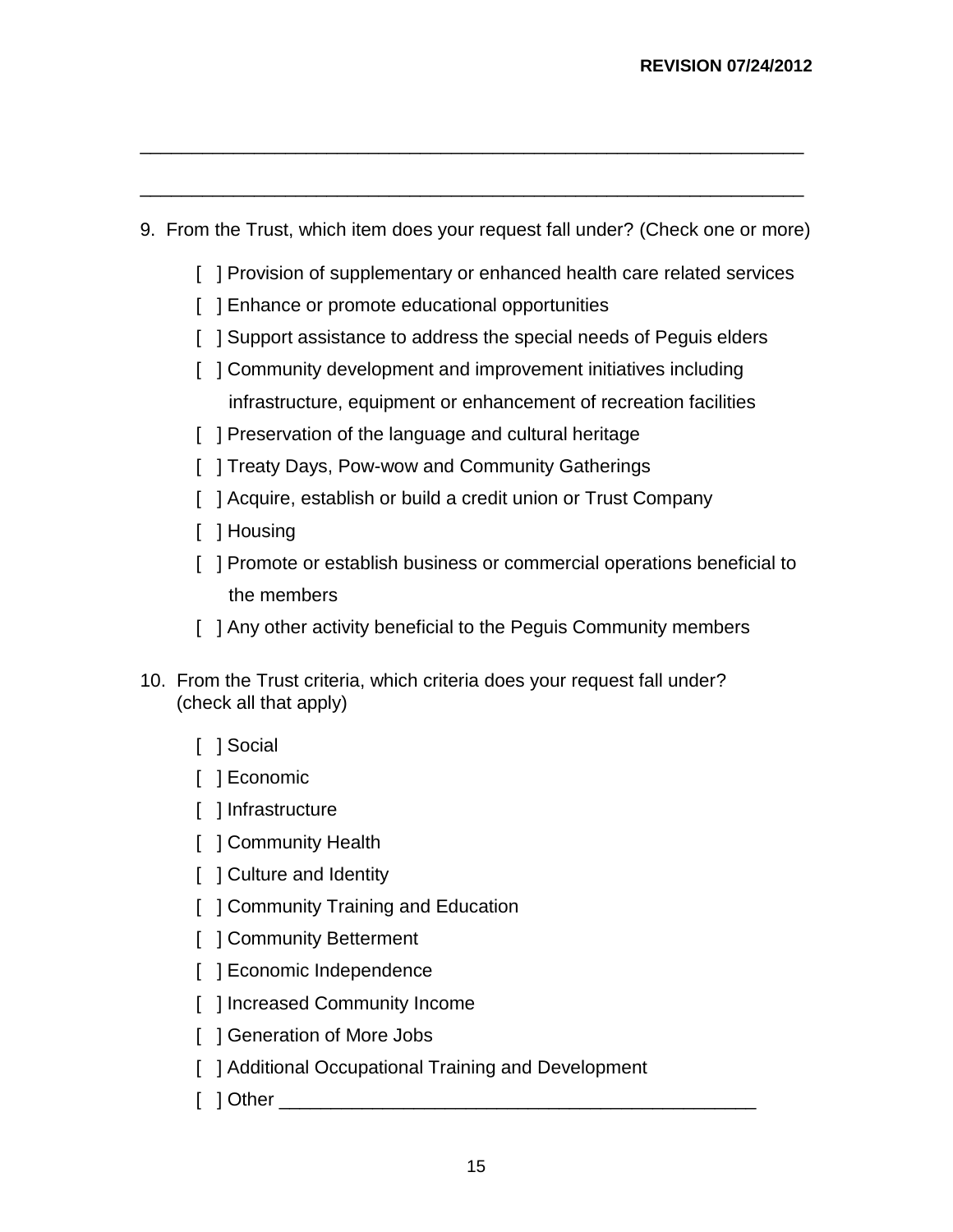| 11. What research and/or studies have been completed to determine the<br>need(s) identified (e.g. needs analysis, feasibility study)?                       |
|-------------------------------------------------------------------------------------------------------------------------------------------------------------|
| 12. What is the benefit to the Community that this proposal will provide?<br><u> 1989 - Johann Stoff, amerikansk politiker (d. 1989)</u>                    |
|                                                                                                                                                             |
| 13. Roughly how many people will benefit from this project/program? ___________                                                                             |
| 14. About how many positions will be created by this project/program?                                                                                       |
| a) Term of employment: Months: _________                                                                                                                    |
|                                                                                                                                                             |
| c) How many full-time jobs will be created after completion of the project/<br>program? $\frac{1}{\sqrt{1-\frac{1}{2}}\cdot\frac{1}{\sqrt{1-\frac{1}{2}}}}$ |
| 15. Provide a list of all known suppliers and contractors to be used during the<br>project/program.                                                         |
|                                                                                                                                                             |
|                                                                                                                                                             |
|                                                                                                                                                             |
|                                                                                                                                                             |
|                                                                                                                                                             |
|                                                                                                                                                             |
|                                                                                                                                                             |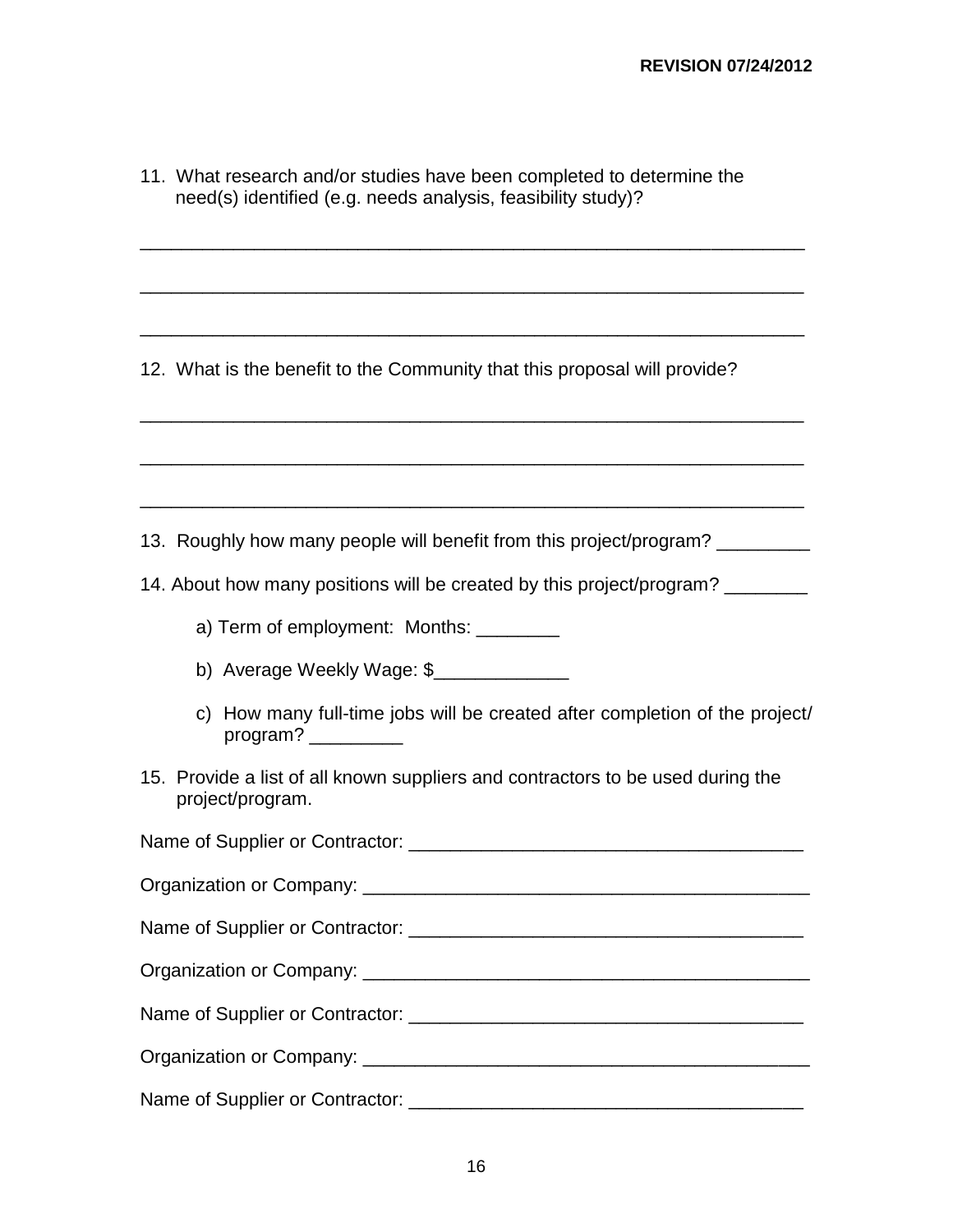| <b>Financial Requirements</b>                                                                                                    |
|----------------------------------------------------------------------------------------------------------------------------------|
|                                                                                                                                  |
| 17. Is the funding available from any other source?                                                                              |
| $\lceil$   No                                                                                                                    |
| Have you approached any other funding agency prior to approaching the<br>18.<br><b>Peguis First Nation Trust?</b>                |
| $\lceil$   No                                                                                                                    |
| 19. (a) Is the request for funding from The Trust to be utilized with any other<br>funding source(s)?                            |
| $\lceil$   No<br>[ ] Yes - If so, please complete Appendix A (page 21)                                                           |
| (b) How much money are you putting in of your own?                                                                               |
| What % is the breakdown?                                                                                                         |
| Does this application include a funding direction for costs associated with<br>20.<br>operations and maintenance? [ ] Yes [ ] No |
| If yes, please complete the Operation & Maintenance Worksheet<br>$\Rightarrow$<br>Appendix B (page 24)                           |

Does this application include funding for capital construction? [ ] Yes [ ] No

*If yes*, please provide a copy of all architectural drawings & plans pertaining to your project (i.e. housing plans, sewer & water designs, etc). These drawings & plans must accompany this application to be considered a completed submission.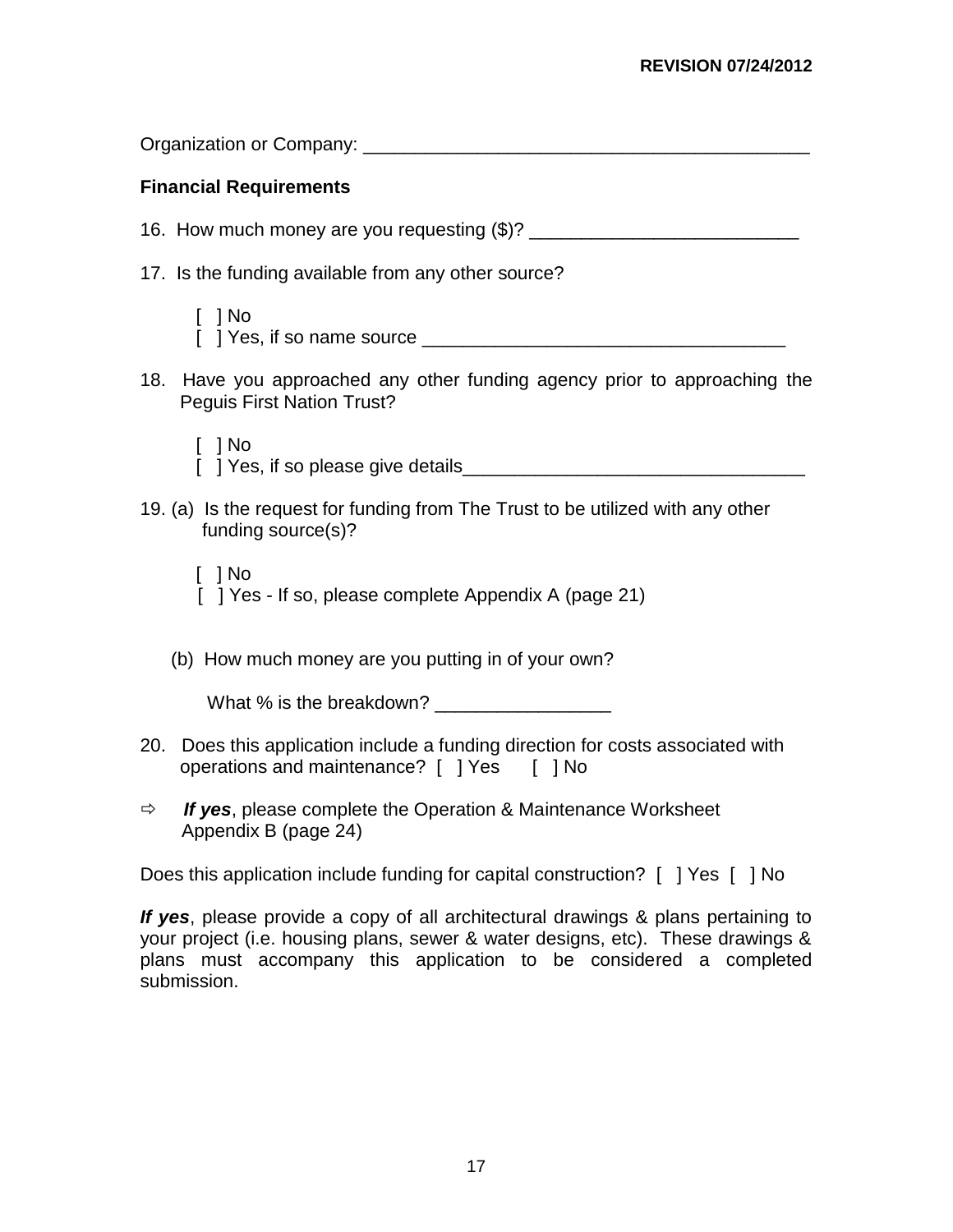#### **Part C - Monitoring and Evaluation**

The management team of each project funded by the Trust must monitor and evaluate its project on a regular basis. Please describe, in detail, how you will monitor and evaluate the progress and outcome of your project. Also, please identify the anticipated frequency of such updates.

\_\_\_\_\_\_\_\_\_\_\_\_\_\_\_\_\_\_\_\_\_\_\_\_\_\_\_\_\_\_\_\_\_\_\_\_\_\_\_\_\_\_\_\_\_\_\_\_\_\_\_\_\_\_\_\_\_\_\_\_\_\_\_\_

\_\_\_\_\_\_\_\_\_\_\_\_\_\_\_\_\_\_\_\_\_\_\_\_\_\_\_\_\_\_\_\_\_\_\_\_\_\_\_\_\_\_\_\_\_\_\_\_\_\_\_\_\_\_\_\_\_\_\_\_\_\_\_\_

\_\_\_\_\_\_\_\_\_\_\_\_\_\_\_\_\_\_\_\_\_\_\_\_\_\_\_\_\_\_\_\_\_\_\_\_\_\_\_\_\_\_\_\_\_\_\_\_\_\_\_\_\_\_\_\_\_\_\_\_\_\_\_\_

\_\_\_\_\_\_\_\_\_\_\_\_\_\_\_\_\_\_\_\_\_\_\_\_\_\_\_\_\_\_\_\_\_\_\_\_\_\_\_\_\_\_\_\_\_\_\_\_\_\_\_\_\_\_\_\_\_\_\_\_\_\_\_\_

\_\_\_\_\_\_\_\_\_\_\_\_\_\_\_\_\_\_\_\_\_\_\_\_\_\_\_\_\_\_\_\_\_\_\_\_\_\_\_\_\_\_\_\_\_\_\_\_\_\_\_\_\_\_\_\_\_\_\_\_\_\_\_\_

\_\_\_\_\_\_\_\_\_\_\_\_\_\_\_\_\_\_\_\_\_\_\_\_\_\_\_\_\_\_\_\_\_\_\_\_\_\_\_\_\_\_\_\_\_\_\_\_\_\_\_\_\_\_\_\_\_\_\_\_\_\_\_\_

#### **Part D - Project Team**

List the name of each project team member; describe their position, roles and responsibilities. If the project team will need to be hired, attach job descriptions and statements of qualification. Indicate if the member is a Signing Authority.

| <b>Team</b><br><b>Member</b> | <b>Position</b><br>on Team | Roles &<br><b>Responsibilities</b> | <b>Signing</b><br><b>Authority?</b><br>Yes/No | <b>Enclose</b><br><b>Character</b><br><b>Profile</b><br>(+Experience) |
|------------------------------|----------------------------|------------------------------------|-----------------------------------------------|-----------------------------------------------------------------------|
|                              |                            |                                    |                                               |                                                                       |
|                              |                            |                                    |                                               |                                                                       |
|                              |                            |                                    |                                               |                                                                       |
|                              |                            |                                    |                                               |                                                                       |
|                              |                            |                                    |                                               |                                                                       |
|                              |                            |                                    |                                               |                                                                       |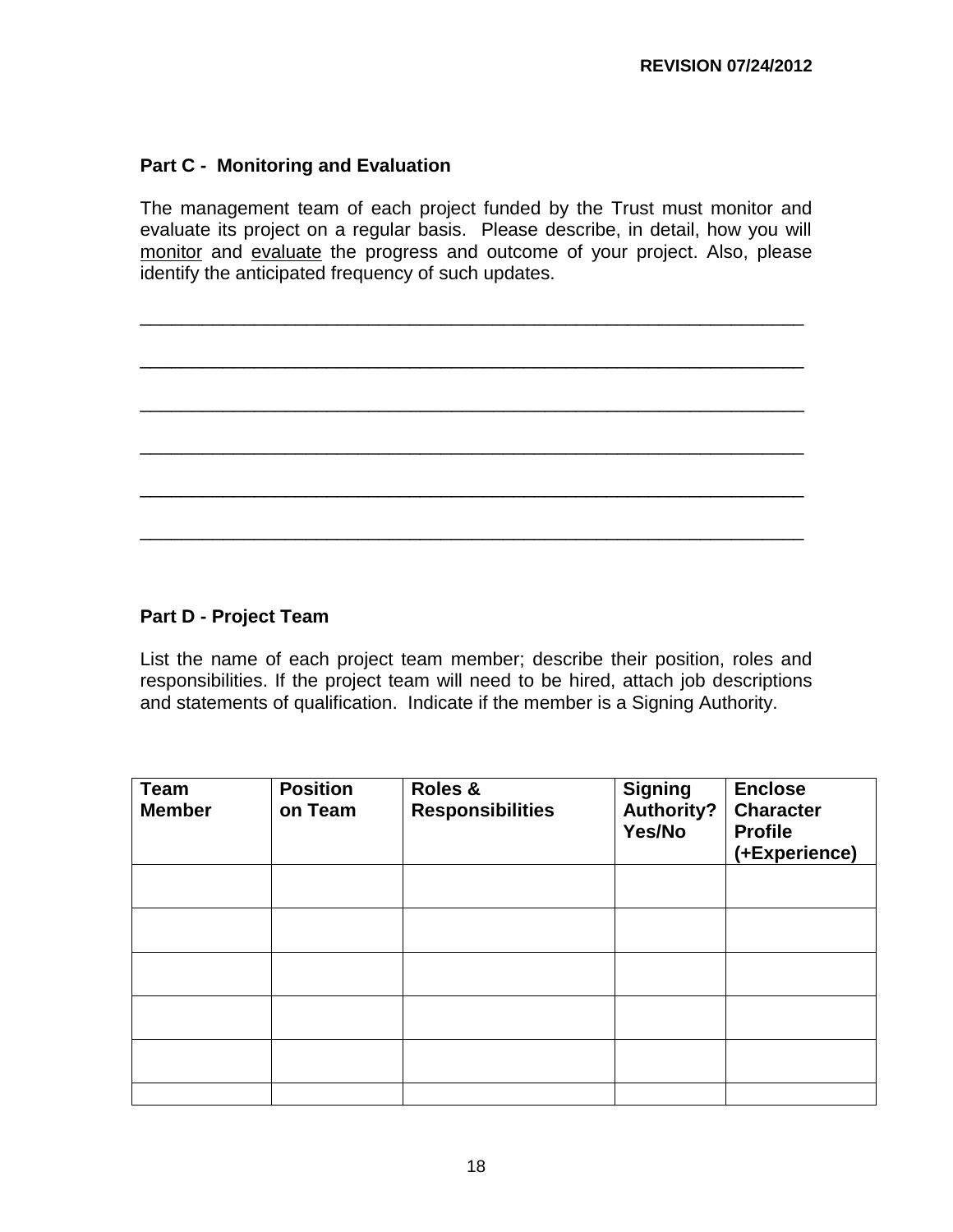## **Part E - Program or Project Budget**

Please refer to Appendix A (page 21) to complete the following table:

| <b>BUDGET</b>   | 1 <sup>st</sup> Quarter<br><b>Jan to Mar</b> | 2 <sup>nd</sup> Quarter<br><b>April to June</b> | 3 <sup>rd</sup> Quarter<br><b>July to Sept</b> | 4 <sup>th</sup> Quarter<br>Oct to Dec |
|-----------------|----------------------------------------------|-------------------------------------------------|------------------------------------------------|---------------------------------------|
| <b>Revenue</b>  |                                              |                                                 |                                                |                                       |
| <b>Expenses</b> |                                              |                                                 |                                                |                                       |

#### **Part F - Program or Project Plans, Evaluations & Policies**

| Are you requesting first time funding for this project/program? [ ] Yes [ ] No                                                       |                |
|--------------------------------------------------------------------------------------------------------------------------------------|----------------|
| $\Rightarrow$ If yes, please confirm the following:                                                                                  |                |
| I have attached my project/program's plan                                                                                            | [ ] Yes [ ] No |
| I have attached copies of my project/program's policies that<br>outline procedures governing all aspects of implementation.          | [ ] Yes [ ] No |
| Are you requesting renewal funding for this project/program? [ ] Yes [                                                               | 1 No           |
| $\Rightarrow$ If yes, please confirm the following:                                                                                  |                |
| I have attached my existing program/project's plan.                                                                                  | [ ] Yes [ ] No |
| I have attached copies of my program or project's policies<br>that outline procedures that govern all aspects the<br>implementation. | ] Yes [ ] No   |
| I have attached the most recent program or project<br>Evaluations related to the program.                                            | Yes [ ] No     |
| Have you previously received funding from the<br>Community Trust Fund? Account for other programs<br>or projects?                    | Yes     No     |
| $\Rightarrow$ If yes, please confirm the following:                                                                                  |                |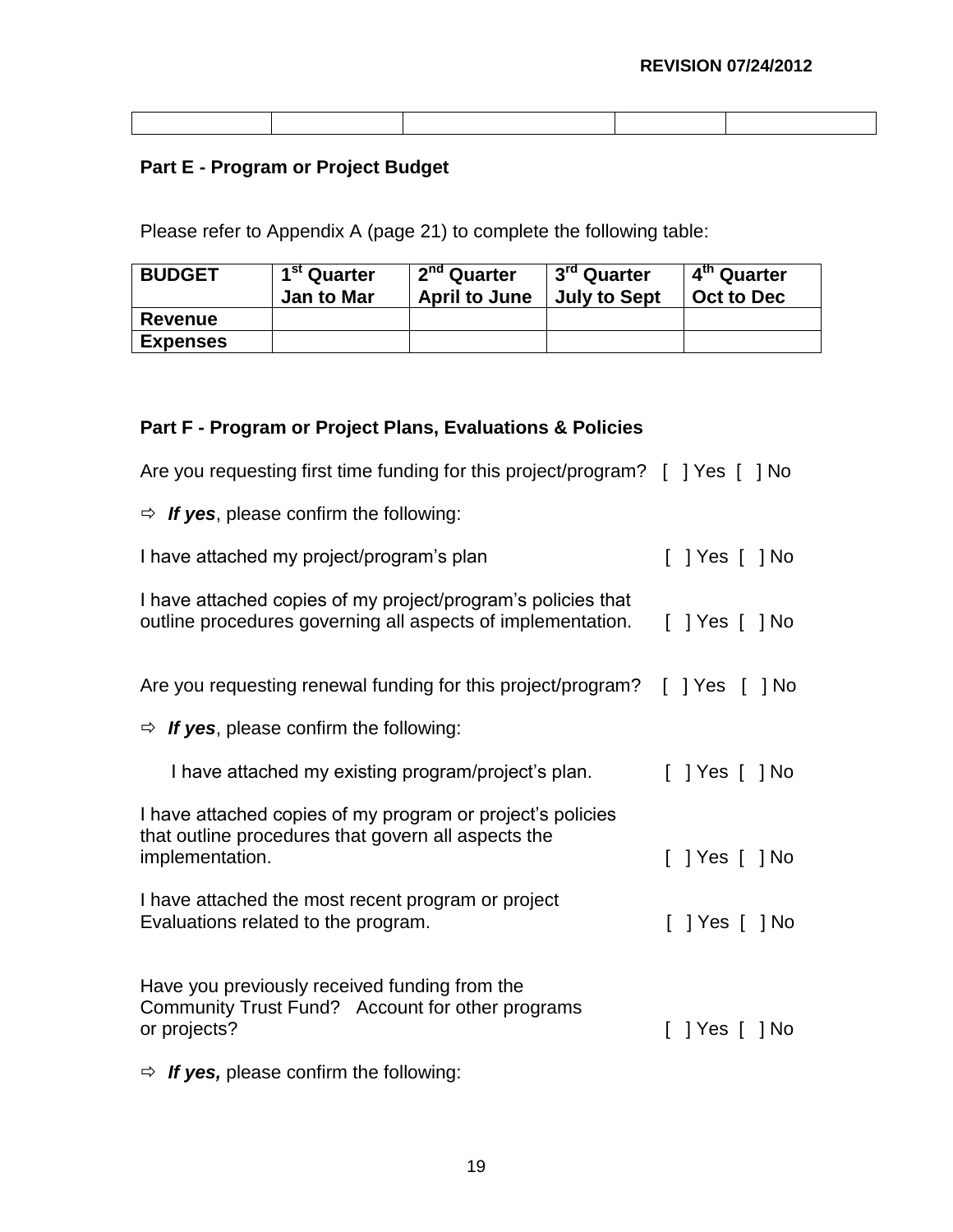I have attached the completed final or interim report and evaluation. The set of the set of the set of the set of the set of the set of the set of the set of the set of the set of the set of the set of the set of the set of the set of the set of the set of the set of the set of t **Disclosure**

I certify the information contained in this application is true to the best of my knowledge and agree to allow the Community Fund Trustees to verify the information in this application. I understand that any payment made to me/us that creates a taxable situation will be my/our responsibility and I/we do not hold the Community Fund Trust responsible.

Signature: \_\_\_\_\_\_\_\_\_\_\_\_\_\_\_\_\_\_\_\_\_\_\_\_\_\_\_\_\_\_\_\_\_\_\_

Please Print Name: \_\_\_\_\_\_\_\_\_\_\_\_\_\_\_\_\_\_\_\_\_\_\_\_\_\_\_\_\_

Position: \_\_\_\_\_\_\_\_\_\_\_\_\_\_\_

I have attached a letter of support from my senior manager. [ ] Yes [ ] No

#### **APPLICATION CHECKLIST**

Please review the application to ensure you have completed it correctly.

- □ Answered all questions
- □ Financial Certification (See Section 4)
- □ Architectural Plan, Drawings etc (See Section 4)
- Completed Appendix A (page 21) Budget Worksheets (Co-Funding, Revenue, Expenses)
- □ Completed Appendix B (page 24)– Operations & Maintenance Worksheet
- □ Completed Appendix C (page 25)– Proposed Program or Project Work Plan report
- □ Completed Appendix C (page 25) : Project or program policies that outline procedures governing all aspects of this implementation
- □ Completed Appendix C (page 25)– Evaluations and reports related to past or ongoing projects or programs
- $\Box$  Letter of support from your manager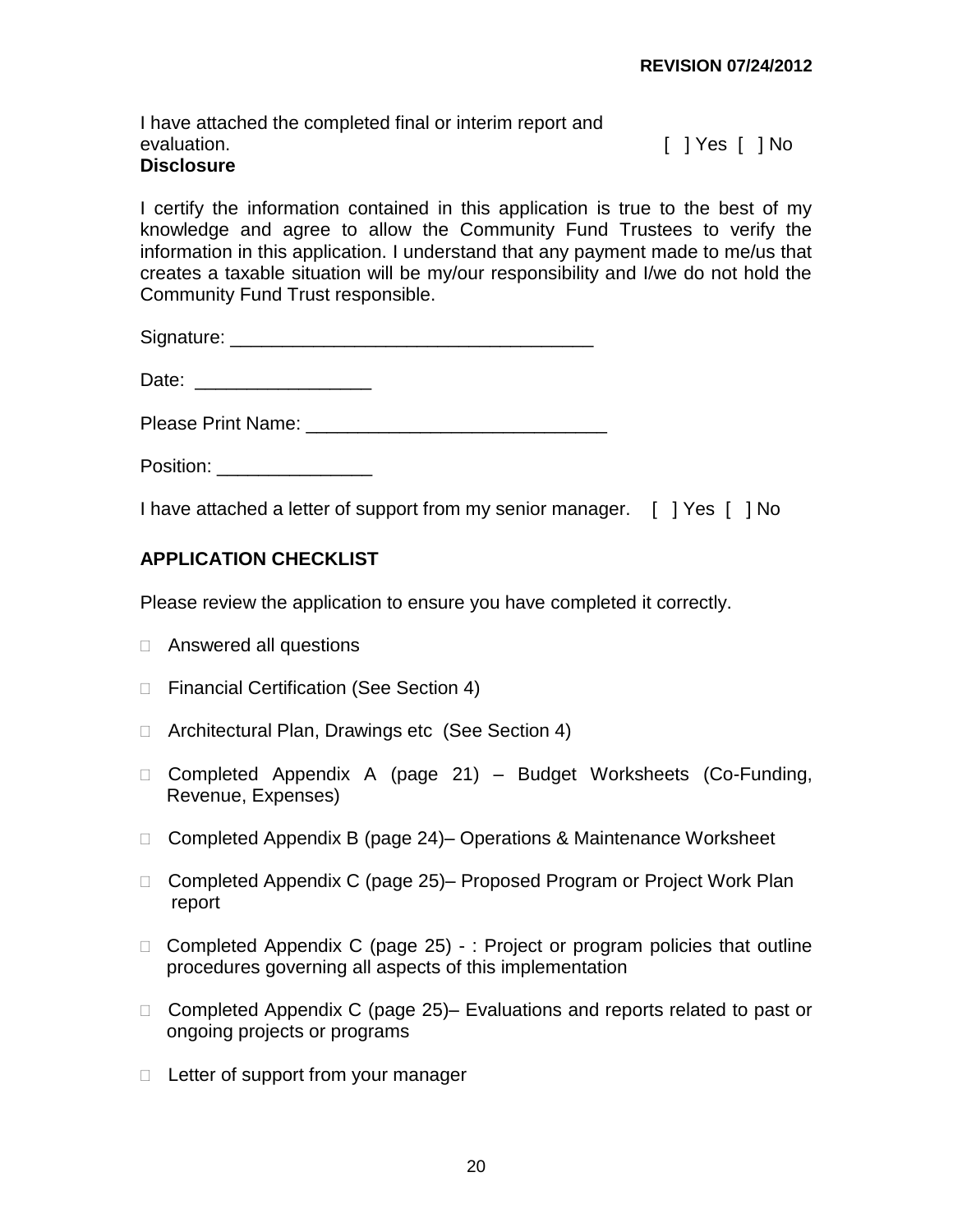Please remember to sign and date the Application Form and ensure the Community Fund Account Trustees receive it before the deadline.

### **Appendix A: Budget Worksheet**

#### **Co-Funding For This Program or Project**

Co-funding will enhance your chances of getting funding from the Trust. Please describe how you will work with other groups, organizations or communities in achieving the objectives of your program or project.

| Organization   | Type of Support |                 | Value                       | of   Purpose of   Contribution   Contribution |            |                 |
|----------------|-----------------|-----------------|-----------------------------|-----------------------------------------------|------------|-----------------|
| Name           |                 | Funds   In-Kind | Contribution   Contribution |                                               | start date | <b>End Date</b> |
|                |                 |                 | Æ                           |                                               |            |                 |
|                |                 |                 |                             |                                               |            |                 |
|                |                 |                 | c                           |                                               |            |                 |
|                |                 |                 |                             |                                               |            |                 |
| ** Total Value |                 | ጥ               |                             |                                               |            |                 |

*Specify the purpose of the monetary contribution (for example: equipment lease or purchase or in-kind contribution such as free office space).*

\*\* *Total Value of Co-funding to be inserted into Budget Revenue Worksheet*

| <b>BUDGET REVENUE WORKSHEET</b> |                                    |               |                         |                         |  |  |
|---------------------------------|------------------------------------|---------------|-------------------------|-------------------------|--|--|
|                                 | $\overline{1}^{\text{st}}$ Quarter | $2nd$ Quarter | 3 <sup>rd</sup> Quarter | 4 <sup>th</sup> Quarter |  |  |
| Trust Funds Applied             |                                    |               |                         |                         |  |  |
| for                             |                                    |               |                         |                         |  |  |
| Other Revenue from              |                                    |               |                         |                         |  |  |
| Co-funding Worksheet            |                                    |               |                         |                         |  |  |
| * Other Revenue                 |                                    |               |                         |                         |  |  |
| ** Total Revenue                | œ<br>Œ                             |               | ۰D                      |                         |  |  |

\* *Please specify the source of Other Revenue. Please transfer worksheet totals to Program and Project Budget in Part E (page 19)*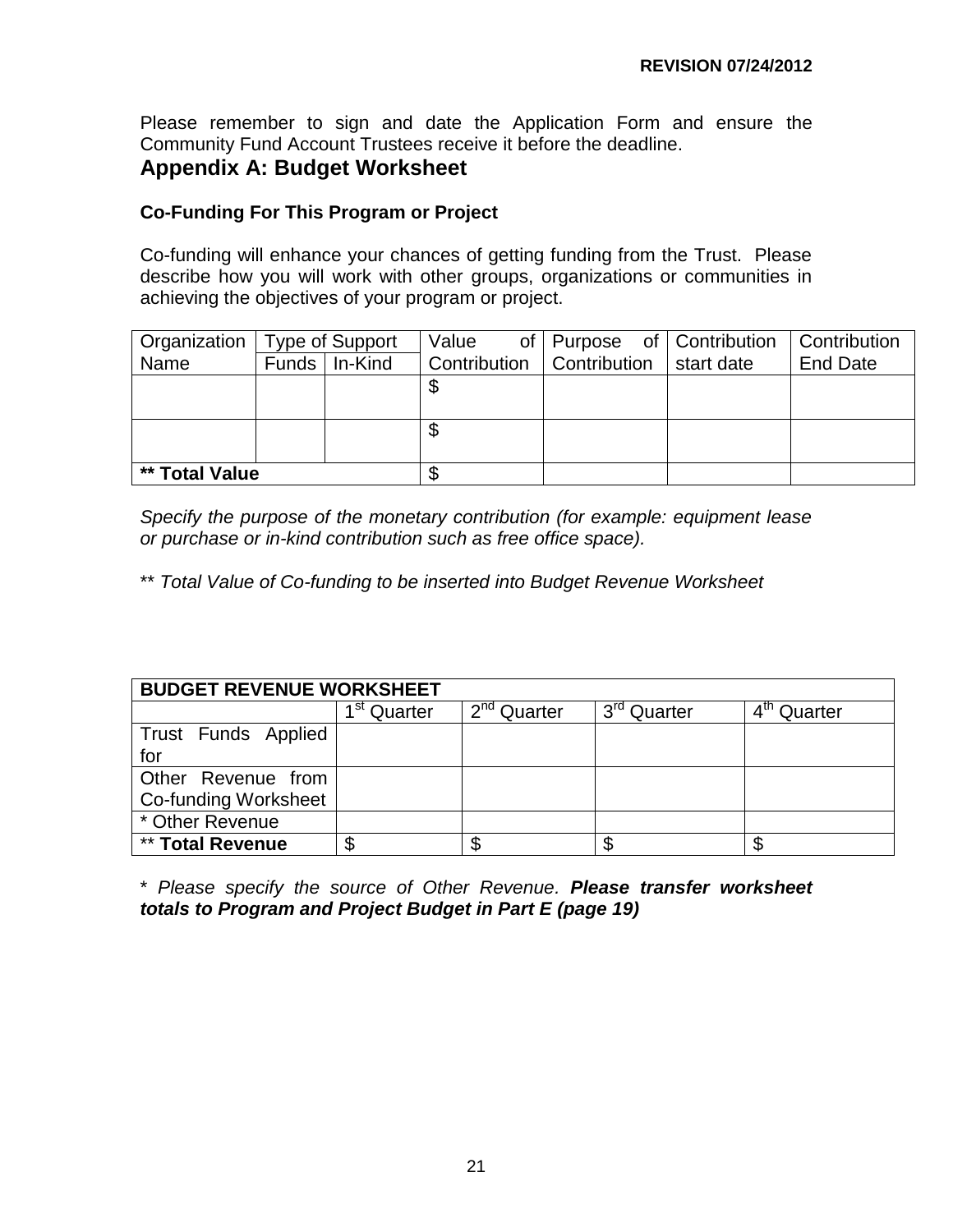## **EXPENSES**

*Please refer to Explanation of Expense Items on the following page to assist you in the completion of the Expense Worksheet.*

| <b>BUDGET EXPENSE WORKSHEET</b> |    |                                                 |             |                         |  |  |  |  |
|---------------------------------|----|-------------------------------------------------|-------------|-------------------------|--|--|--|--|
| <b>Estimated</b>                |    | 1 <sup>st</sup> Quarter 2 <sup>nd</sup> Quarter | 3rd Quarter | 4 <sup>th</sup> Quarter |  |  |  |  |
| <b>Expenses</b>                 |    |                                                 |             |                         |  |  |  |  |
| <b>Salaries</b>                 |    |                                                 |             |                         |  |  |  |  |
| <b>Benefits</b>                 |    |                                                 |             |                         |  |  |  |  |
| <b>Travel</b>                   |    |                                                 |             |                         |  |  |  |  |
| <b>Human Resources</b>          |    |                                                 |             |                         |  |  |  |  |
| & Consultant Fees               |    |                                                 |             |                         |  |  |  |  |
| Honoraria                       |    |                                                 |             |                         |  |  |  |  |
| <b>Training</b><br>&            |    |                                                 |             |                         |  |  |  |  |
| <b>Professional</b>             |    |                                                 |             |                         |  |  |  |  |
| <b>Development</b>              |    |                                                 |             |                         |  |  |  |  |
| Meeting Room &                  |    |                                                 |             |                         |  |  |  |  |
| <b>Office Rental</b>            |    |                                                 |             |                         |  |  |  |  |
| <b>Administrative</b>           |    |                                                 |             |                         |  |  |  |  |
| <b>Costs</b>                    |    |                                                 |             |                         |  |  |  |  |
| <b>Audit</b><br>&               |    |                                                 |             |                         |  |  |  |  |
| <b>Evaluation</b>               |    |                                                 |             |                         |  |  |  |  |
|                                 |    |                                                 |             |                         |  |  |  |  |
| <b>Program Supplies</b>         |    |                                                 |             |                         |  |  |  |  |
| &<br><b>Resource</b>            |    |                                                 |             |                         |  |  |  |  |
| <b>Material</b>                 |    |                                                 |             |                         |  |  |  |  |
| <b>Equipment Rental</b>         |    |                                                 |             |                         |  |  |  |  |
| <b>Transportation</b>           |    |                                                 |             |                         |  |  |  |  |
| <b>Costs</b>                    |    |                                                 |             |                         |  |  |  |  |
| <b>Production Costs</b>         |    |                                                 |             |                         |  |  |  |  |
| <b>Distribution Costs</b>       |    |                                                 |             |                         |  |  |  |  |
| <b>Other Costs</b>              |    |                                                 |             |                         |  |  |  |  |
| * Total Expenses                | \$ | \$                                              | \$          | \$                      |  |  |  |  |

*\* Transfer above totals to the Table in Part E (page 19).*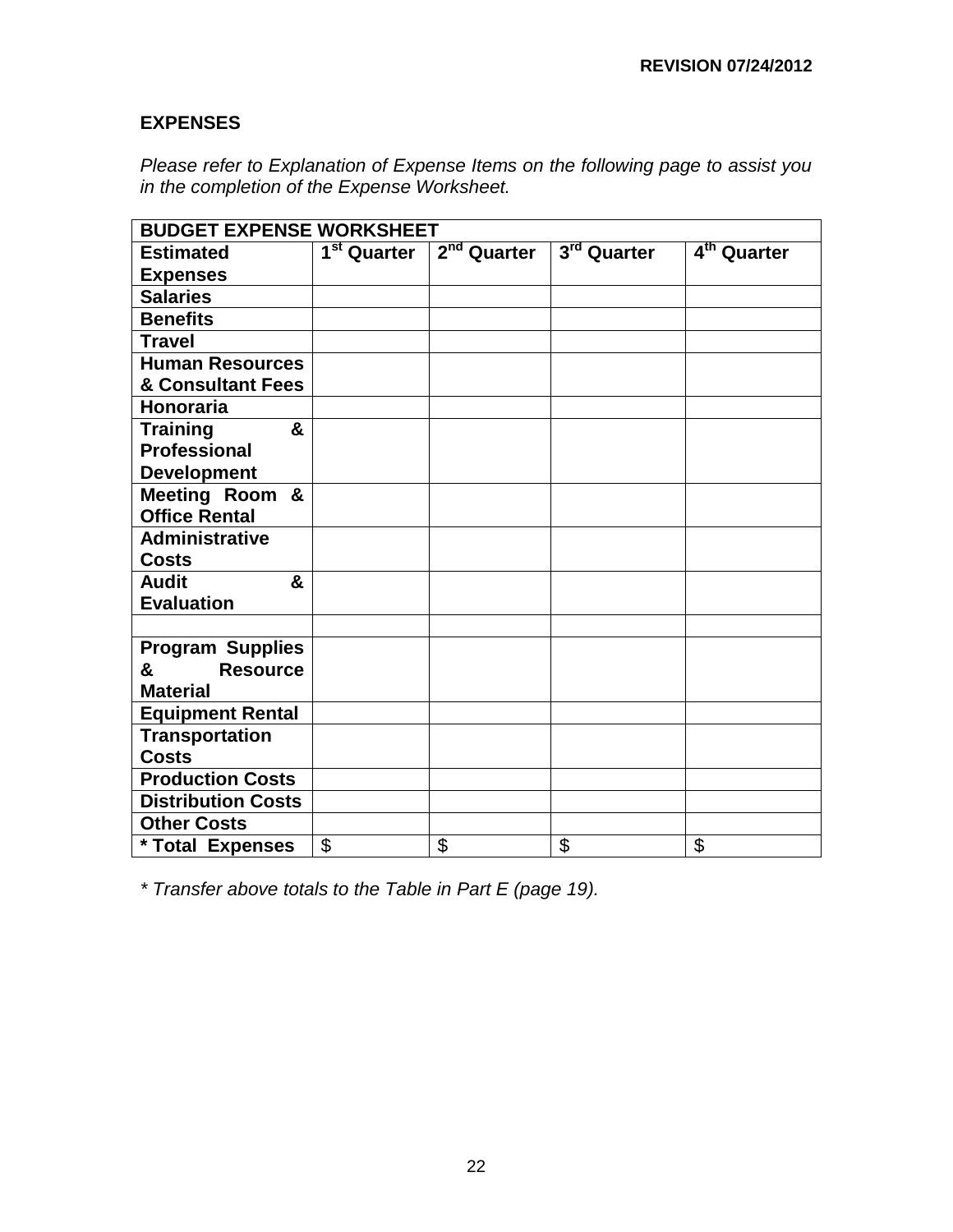#### **Explanation of Expense Items**

**Salaries & Benefits:** Provide a list of employees' positions and whether the job is fulltime or part-time. If it is part-time, please show the approximate number of hours the employee will work per week. This category is for employees and doesn't apply to consultants and contractors.

**Benefits:** This applies to the costs of the employer's contribution, both statutory and benefit plans as prescribed by the federal and provincial governments and/or employer. The percentage of benefits applied against gross salaries may include the employers' costs in relation to Canada pension Plan. Employment Insurance and mandatory holiday pay in lieu of leave (especially for part-time or casual employment positions), severance pay, termination benefits and other benefits by the employer such as RRSP's and life insurance.

**Travel:** This applies to all work-related travel by employees.

**Human Resources and Consultant Fees:** Provide a list of contract positions and whether the work is full-time or part-time. If part-time, show the approximate number of hours per week

**Honoraria:** This is a gift of money to thank Elders, helpers, speakers or others who are not consultants.

**Training and Professional Development:** Please list the type of training and indicate who will benefit.

**Meeting Room and Office Rental:** This refers to rent and utilities.

**Administrative Costs:** This includes bookkeeping fees, postage, stationary, clerical expenses, such as faxes, phone calls, photocopies, etc.

**Audit and Evaluation:** This includes the costs associated with the production of audit and evaluation materials.

**Program Supplies and Resource Material:** This includes such items as flip charts, visual aids, books, etc.

**Equipment Rental:** This includes phones, faxes, photocopiers, computers, printers, etc.

**Transportation Costs:** This includes the costs of participants travel.

**Production Costs:** If the funding is to be used to produce materials, specify what you will be producing, such as a pamphlet, brochure, etc.

**Distribution Costs:** Specify who you will distribute the materials to and how you intend to distribute them.

**Other Costs:** This could include other costs such as child care, insurance, advertising, etc.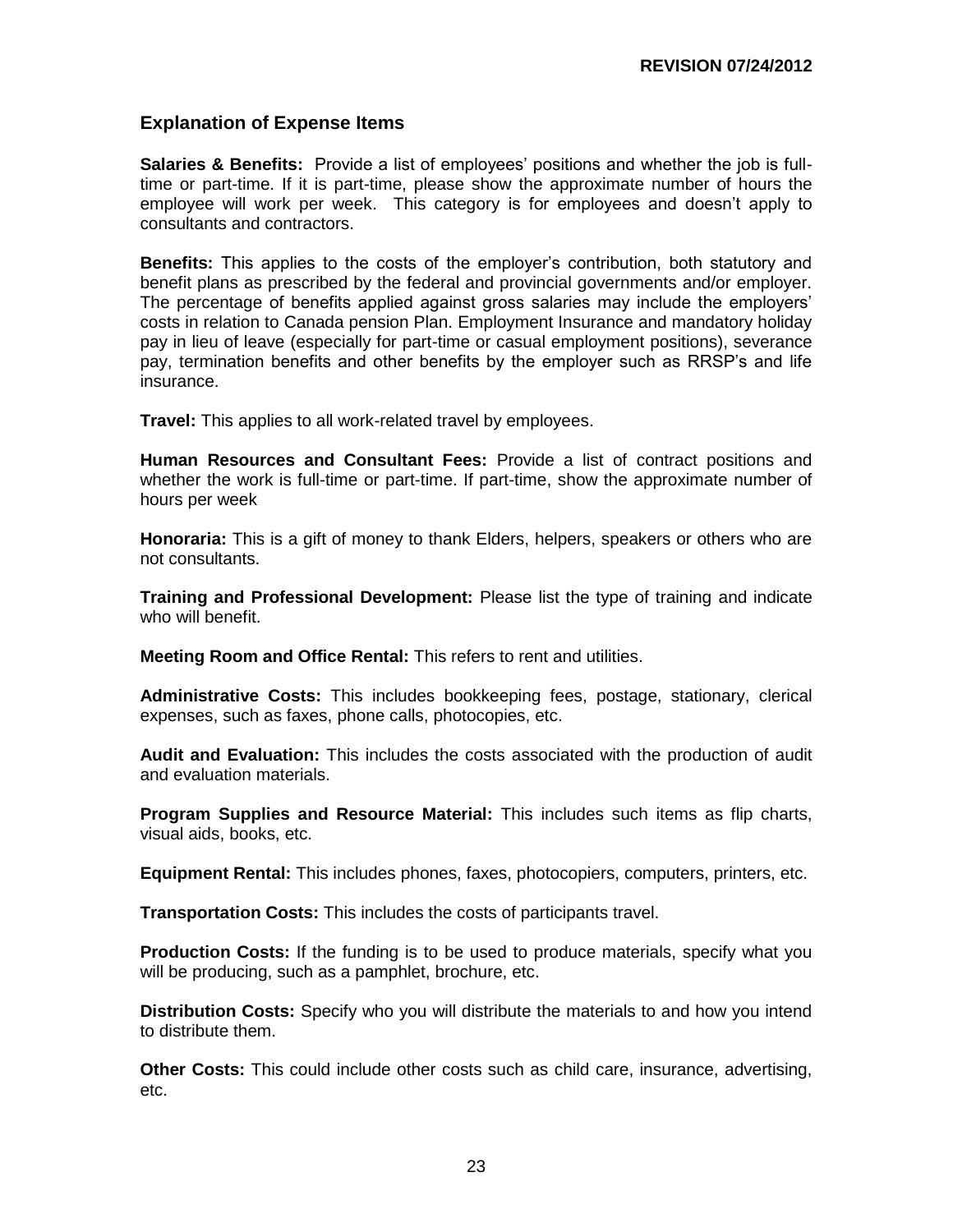# **Appendix B: Operations and Maintenance**

| Will there be additional funding for Operations & Maintenance<br>other than from the Trust?                                   | [ ] Yes [ ] No     |  |  |  |  |  |  |  |
|-------------------------------------------------------------------------------------------------------------------------------|--------------------|--|--|--|--|--|--|--|
| What are the sources? Please provide as much detail as possible<br>and complete Appendix A, - Co-Funding Worksheet (page 21). |                    |  |  |  |  |  |  |  |
|                                                                                                                               |                    |  |  |  |  |  |  |  |
| Has an application for additional O & M funding been made<br>to other funding sources?                                        |                    |  |  |  |  |  |  |  |
| $\Rightarrow$ If yes, has the application been approved?                                                                      | [ ] Yes [ ] No     |  |  |  |  |  |  |  |
| $\Rightarrow$ <b>If yes</b> , please provide the commitment letter(s) from the<br>funding sources.                            |                    |  |  |  |  |  |  |  |
| Has O&M been provided from the Trust previously, for<br>this project?                                                         | $[$   Yes $[$   No |  |  |  |  |  |  |  |
| $\Rightarrow$ If yes, how much was provided each year? Year _______ Amount \$_______                                          | Year Amount \$     |  |  |  |  |  |  |  |
| How long will Operations and Maintenance funding be required from the Trust?                                                  |                    |  |  |  |  |  |  |  |

\_\_\_\_\_\_\_\_\_\_\_\_\_\_\_\_\_\_\_\_\_\_\_\_\_\_\_\_\_\_\_\_\_\_\_\_\_\_\_\_\_\_\_\_\_\_\_\_\_\_\_\_\_\_\_\_\_\_\_\_\_\_\_

\_\_\_\_\_\_\_\_\_\_\_\_\_\_\_\_\_\_\_\_\_\_\_\_\_\_\_\_\_\_\_\_\_\_\_\_\_\_\_\_\_\_\_ \_\_\_\_\_\_\_\_\_\_\_\_\_\_\_\_\_\_\_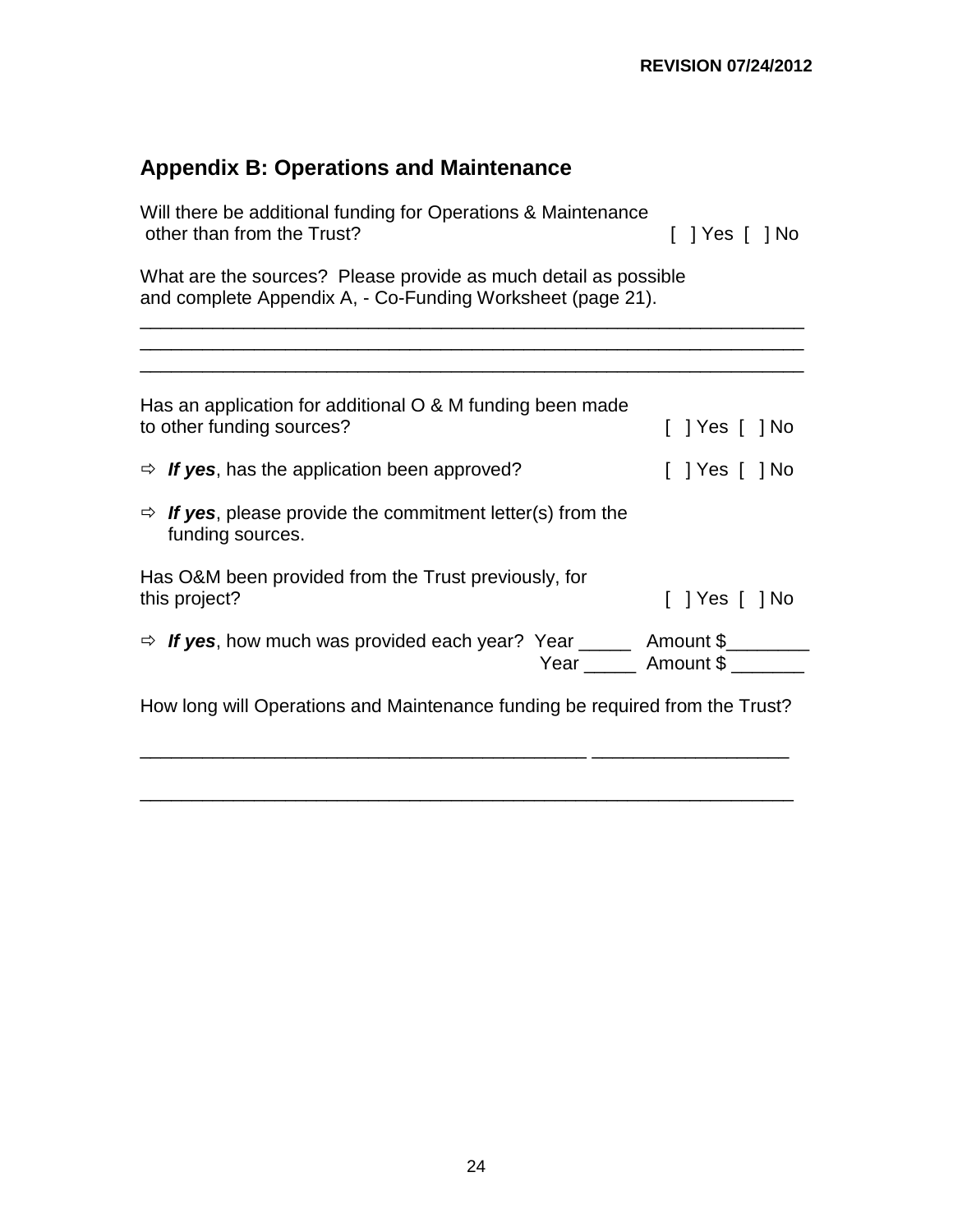# **Appendix C: Program or Project Plans, Evaluations & Policies**

#### **GUIDELINES:**

## **TO HELP YOU PREPARE A PLAN FOR YOUR PROGRAM OR PROJECT**

Your plan should be able to answer the following questions:

- **What is the title of your project**? Your title should be descriptive of your project.
- **What is the overall goal of the initiative**? This is the purpose and aim of the project and should fit in with the overall vision of the organization making the application.
- **What are the objectives**? These are the steps the initiative takes towards the goal. There will probably be more than one objective.
- **What is the strategy**? Each objective has a strategy to achieve it. Describe the methods and activities being carried out to achieve each of the objectives.
- **What effect will your program or project have on the Peguis Community?:** Tell us for each objective, what outcomes or benefits will be expected as a result. This could include such things as estimate of how many people will take part or benefit directly from the activity. How will the program help meet Peguis' long-term priorities?
- **What is the duration or time frame of the program or project?** If it is a project, specify how long it will take to complete. If it is a program, specific its duration (which may be ongoing).
- **How much will it cost?** After you have completed your budget and other supporting materials, please specify how much the overall project or program will cost and include it in your plan.
- **Who will manage the project?** Give the name and qualifications of the person who will be managing the project to demonstrate they have the necessary background to meet the objectives.

*If you have any questions regarding the development of your plan, please contact the Trust office at 204-645-3943.*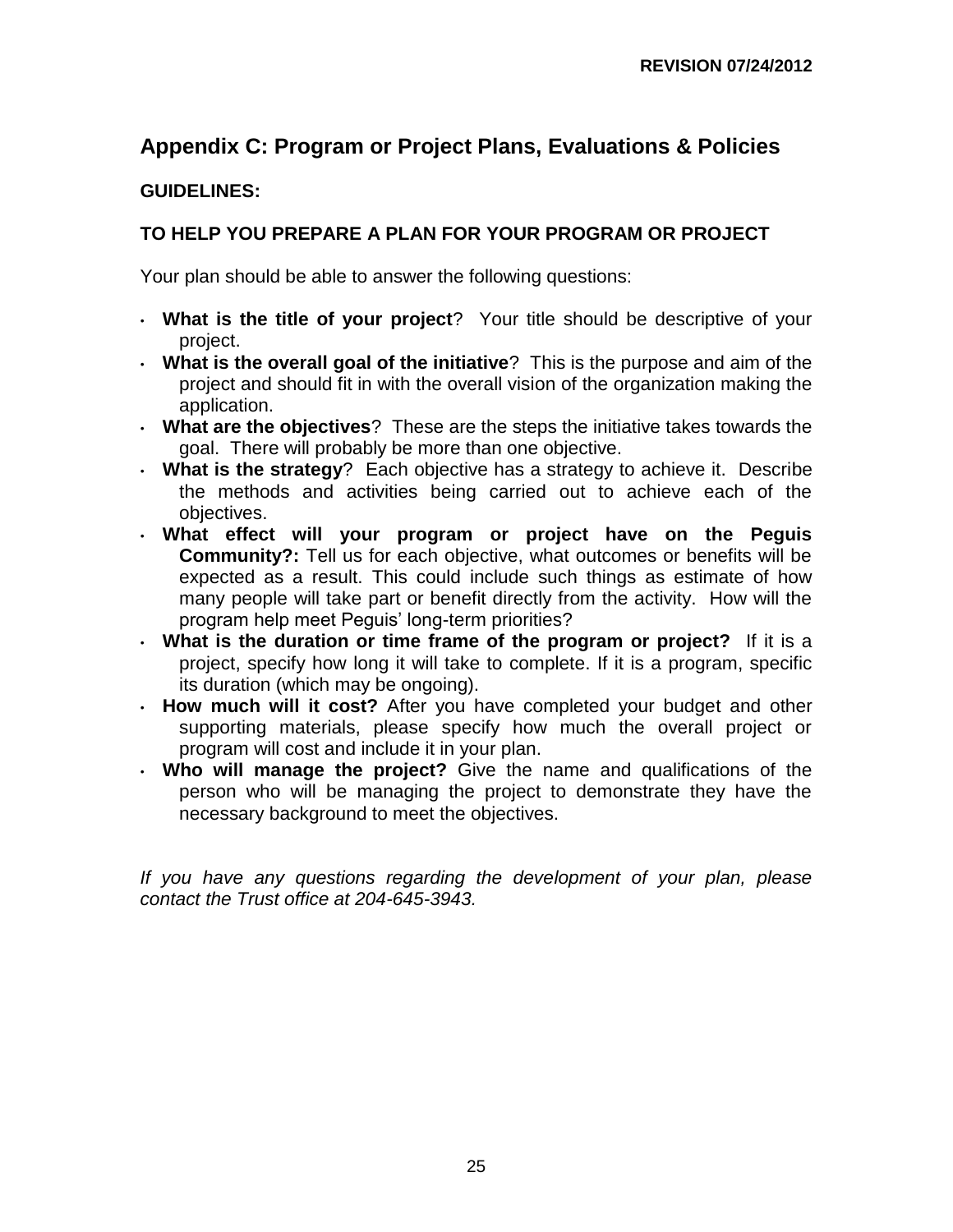You can use this table to organize your operational Work Plan.

| <b>Title of the Project</b>      |                                            |                                       |                               |            |                         |  |  |
|----------------------------------|--------------------------------------------|---------------------------------------|-------------------------------|------------|-------------------------|--|--|
| <b>Goals:</b>                    |                                            |                                       |                               |            |                         |  |  |
| 1.                               |                                            |                                       |                               |            |                         |  |  |
| 2.                               |                                            |                                       |                               |            |                         |  |  |
| 3.                               |                                            |                                       |                               |            |                         |  |  |
| 4.                               |                                            |                                       |                               |            |                         |  |  |
| Objectives<br>(bullet<br>points) | <b>Strategies</b><br>(briefly<br>describe) | Deliverables<br>(briefly<br>describe) | Timeframe<br>(state how long) | Cost in \$ | Manager<br>Name & Title |  |  |